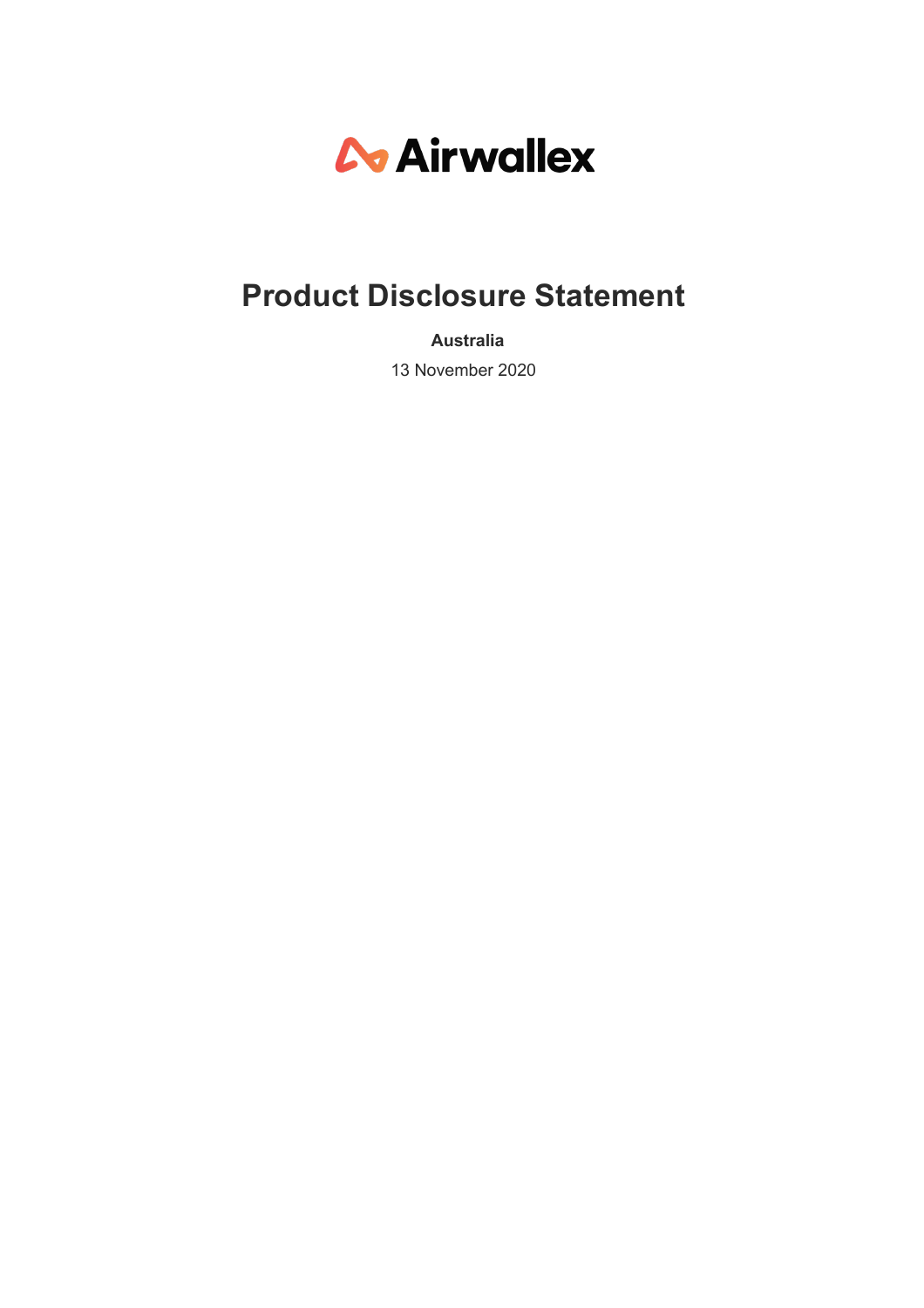# **PRODUCT DISCLOSURE STATEMENT AUSTRALIA**

#### **Important Information**

ThisProductDisclosureStatement(**PDS**)isissued by Airwallex Pty Ltd (ABN 37 609 653 312 ), AFSL No. 487221 (**Airwallex, we** or **us**) and relates to the use of the Services by you (**you** or **Customer**).

Within this document there are also a number of references to additional, important information which is contained in the Customer Agreement and the Additional Terms. You should consider all of this information before making a decision to acquire the Services. You can download a copy of the PDS and the Customer Agreement and Additional Terms from the Airwallex website at www.airwallex.com or request a copy free of charge by calling us on +61 3 8583 0915.

The information set out in this document is general information only. It has been prepared without taking into account your particular needs, objectives or financial situation. You should seek independent expert advice to ensure thata our products are appropriate for your particular financial objectives, needs and circumstances.

Transactions featured in this PDS may carry with them a certain element of risk involving foreign currency exchange. As such, you may also wish to obtain independent financial, taxation and accounting advice in relation to the impact of foreign exchange gains and losses on your particular financial situation.

# **No guarantee of performance or returns**

Neither Airwallex, nor any of its related bodies corporate or associates, guarantees in any way the performance of the products, or any particular return from, or any increase in the value as a result of entering into foreign exchange transactions.

This PDS has not been lodged with the Australian Securities and Investments Commission (**ASIC**) and is not required to be by the Corporations Act.

# **Offer only in Australia**

The offer in this PDS is available only to persons receiving this PDS (electronically or otherwise) in Australia and does not constitute an offer or recommendation in any jurisdiction, or to any person to whom it would be unlawful to make such an offer.

# **Up to date information**

The information in this PDS is up-to-date at the time of preparation. Certain information in this PDS may change from time to time. This includes, but is not limited to, potential changes that we have identified. Where we indicate to you that we will give notice of such changes, or where the updated information includes no materially adverse information, we will publish the updated information on our website www.airwallex.com. A paper or an electronic copy of the updated information will be available free of charge upon request by contacting Airwallex.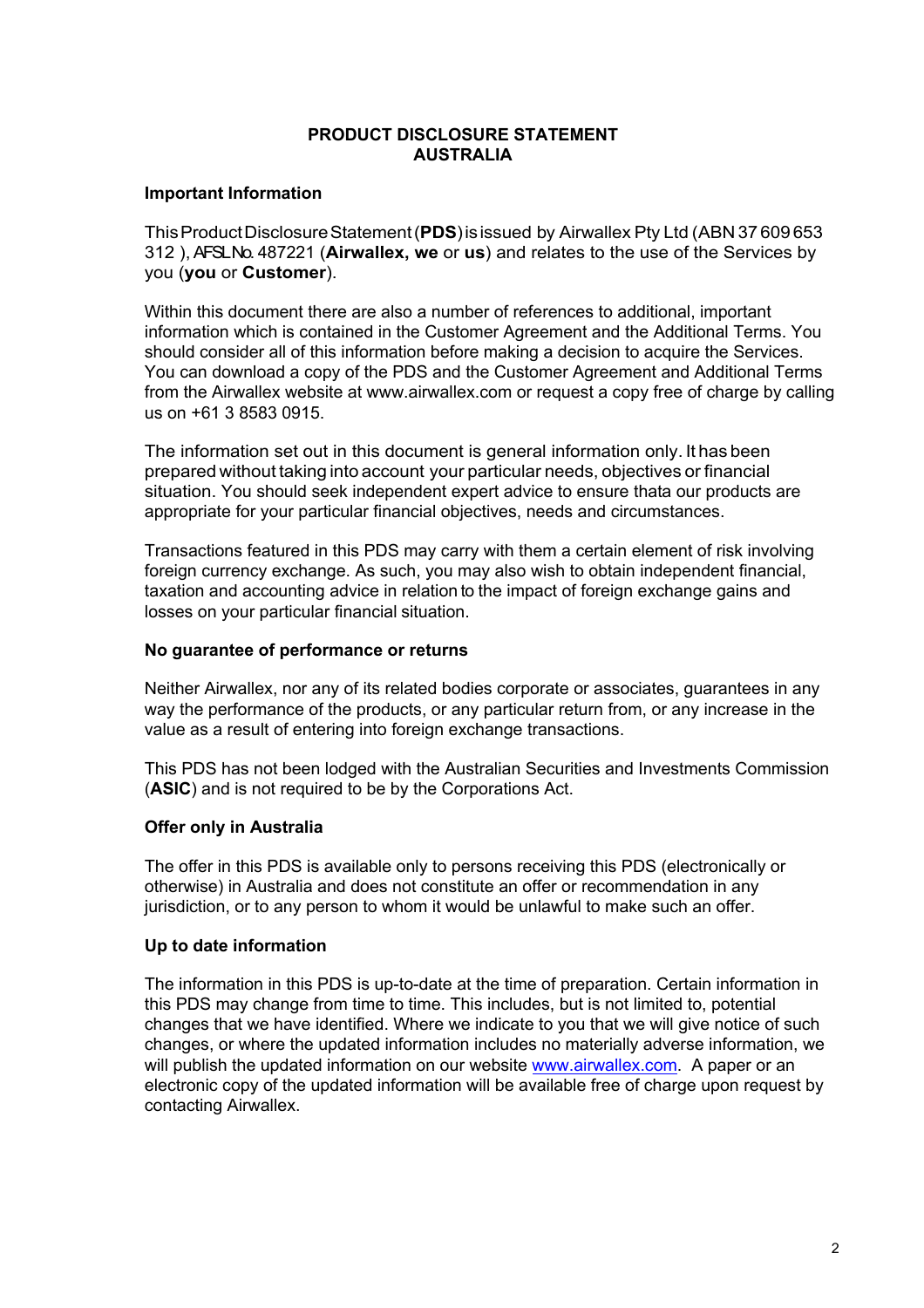# **Changes to your particulars**

You must inform us immediately of any changes in your name or any other particulars such as address, contact number, etc. To do so, please log in to the Platform and update your details under Account Settings or email us at support@airwallex.com.

# **No Cooling-Off Period**

No cooling-off period applies to the products covered by this PDS.

#### **No ESG considerations**

Labour standards or environmental, social or ethical considerations do not form part of the considerations in connection with the Services.

#### **Contact details**

Airwallex Pty Ltd (ABN 37 609 653 312 ), AFSL No. 487221

- Address: Level 7/15 William Street Melbourne, Victoria 3000
- Website: www.airwallex.com
- Email: support@airwallex.com
- Telephone: 03 8583 0915 (Melbourne, Australia) +61 3 8583 0915 (International)

Terms used in a defined sense are defined in the Definitions in section 15.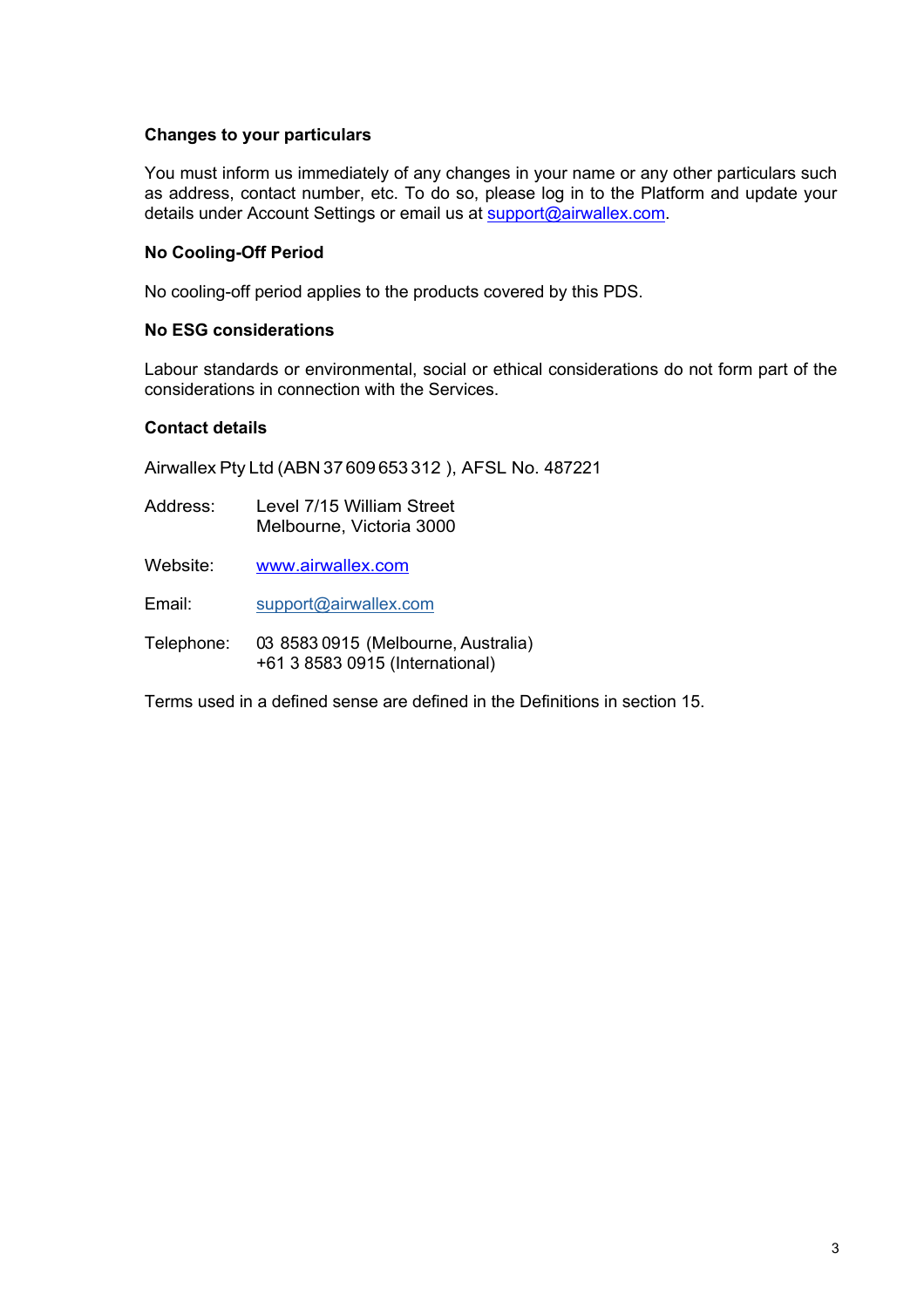| <b>Contents</b> |
|-----------------|
|-----------------|

#### **Section**

# Page

| $\mathbf{1}$ . |                 |  |  |  |  |  |
|----------------|-----------------|--|--|--|--|--|
| 2.             |                 |  |  |  |  |  |
| 3.             |                 |  |  |  |  |  |
|                | 3.1             |  |  |  |  |  |
|                | 3.2             |  |  |  |  |  |
| 4.             |                 |  |  |  |  |  |
|                | 4.1             |  |  |  |  |  |
|                | 4.2             |  |  |  |  |  |
|                | 4.3             |  |  |  |  |  |
|                | 4.4             |  |  |  |  |  |
|                | 4.5             |  |  |  |  |  |
|                | 4.6             |  |  |  |  |  |
| 5.             |                 |  |  |  |  |  |
|                | 5.1             |  |  |  |  |  |
|                | 5.2             |  |  |  |  |  |
|                | 5.3             |  |  |  |  |  |
|                | 5.4             |  |  |  |  |  |
| 6.             |                 |  |  |  |  |  |
| 7.             |                 |  |  |  |  |  |
| 8.             |                 |  |  |  |  |  |
| 9.             |                 |  |  |  |  |  |
|                | 9.1             |  |  |  |  |  |
|                | 9.2             |  |  |  |  |  |
| 10.            |                 |  |  |  |  |  |
|                | 10 <sub>1</sub> |  |  |  |  |  |
|                | 10.2            |  |  |  |  |  |
|                | 10.3            |  |  |  |  |  |
|                | 10.4            |  |  |  |  |  |
|                | 10.5            |  |  |  |  |  |
|                | 10.6            |  |  |  |  |  |
|                | 10.7            |  |  |  |  |  |
|                | 10.8            |  |  |  |  |  |
| 11.            |                 |  |  |  |  |  |
| 12.            |                 |  |  |  |  |  |
| 13.            |                 |  |  |  |  |  |
| 14.            |                 |  |  |  |  |  |
| 15.            |                 |  |  |  |  |  |
|                |                 |  |  |  |  |  |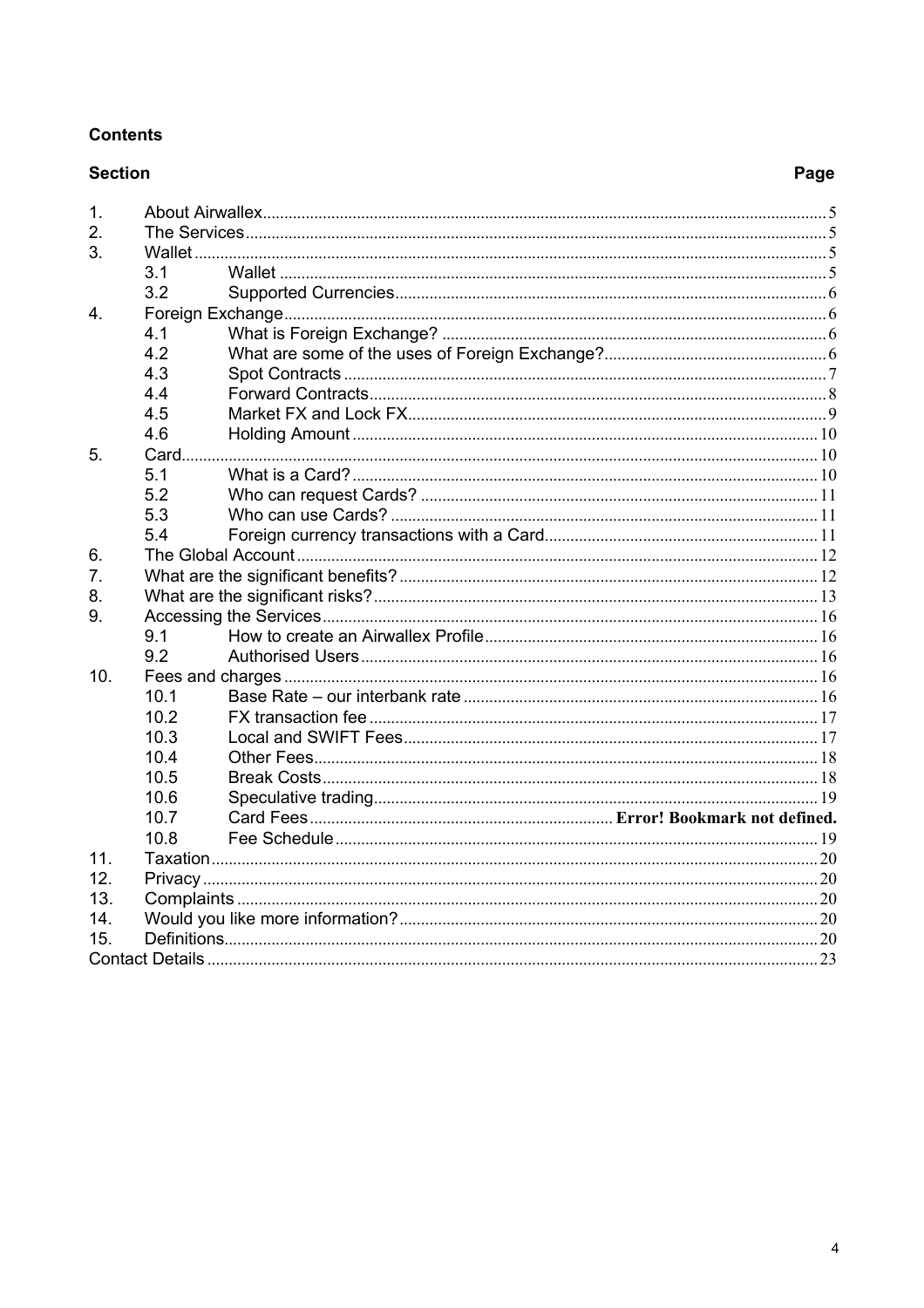# **1. ABOUT AIRWALLEX**

At Airwallex we knew there was a better way to make global payments. Since 2015 we've been driven by a simple goal – to simplify and enhance the lives of the people and the businesses we serve by connecting them through smart cross-border payment technology. With technology at our core, we build cross border financial infrastructure and applications that inspire global opportunities, and help our customers to scale their business in every corner of the globe. Airwallex began in Melbourne, and continues to operate from there but you'll find our talented team spread across the world, including Hong Kong, Shanghai, Singapore, Beijing, London, Tokyo and San Francisco.

Airwallex Pty. Ltd. is regulated in Australia by ASIC under an Australian Financial Services Licence (AFSL - license number 487221). Airwallex is also registered with AUSTRAC, the Australian Transactions Report & Analysis Centre, under account number 100516662. Airwallex is not regulated by the Australian Prudential Regulation Authority or the Reserve Bank of Australia.

# **2. THE SERVICES**

This PDS relates to the services provided by Airwallex (the **Services**). The Services comprise the Wallet, Foreign Exchange, Card and Global Account service and are accessed through the Airwallex Platform.

# **3. WALLET**

# **3.1 Wallet**

Airwallex provides you with a facility through which funds can be held, sent and received electronically through the Airwallex Platform (**Wallet**). Funds can only be held in the Wallet in certain Supported Currencies which may change from time to time.

Funds held within the Wallet can be exchanged to Supported Currencies by entering into a FX Conversion with Airwallex. More details on FX Conversions are set out in section 4 below.

The funds held in the Wallet can also be used to make payments. Payments can be made through the Platform or by using a Card. More details about Cards are set out in section 5 below.

You can load funds into your Wallet through a bank transfer by following the prompts on the Platform. Funds can also be collected on your behalf and credited to your Wallet through the Global Account service. More details about the Global Account service is set out in section 6 below. We may permit additional methods of receiving or loading money into the Wallet from time to time.

It is important to understand that the Wallet is not a bank account, it is an electronic payment facility. Funds represented by the Wallet will be collected and pooled with funds of other clients of Airwallex in one or more client trust accounts with a licensed bank in Australia. These funds are held separately from Airwallex's own funds. Airwallex will be entitled keep the interest (if any) earned on these accounts.

We may from time to time by notice to you require you to maintain a minimum balance in your Wallet in order to ensure that you have sufficient funds to settle transactions you may enter into with us from time to time.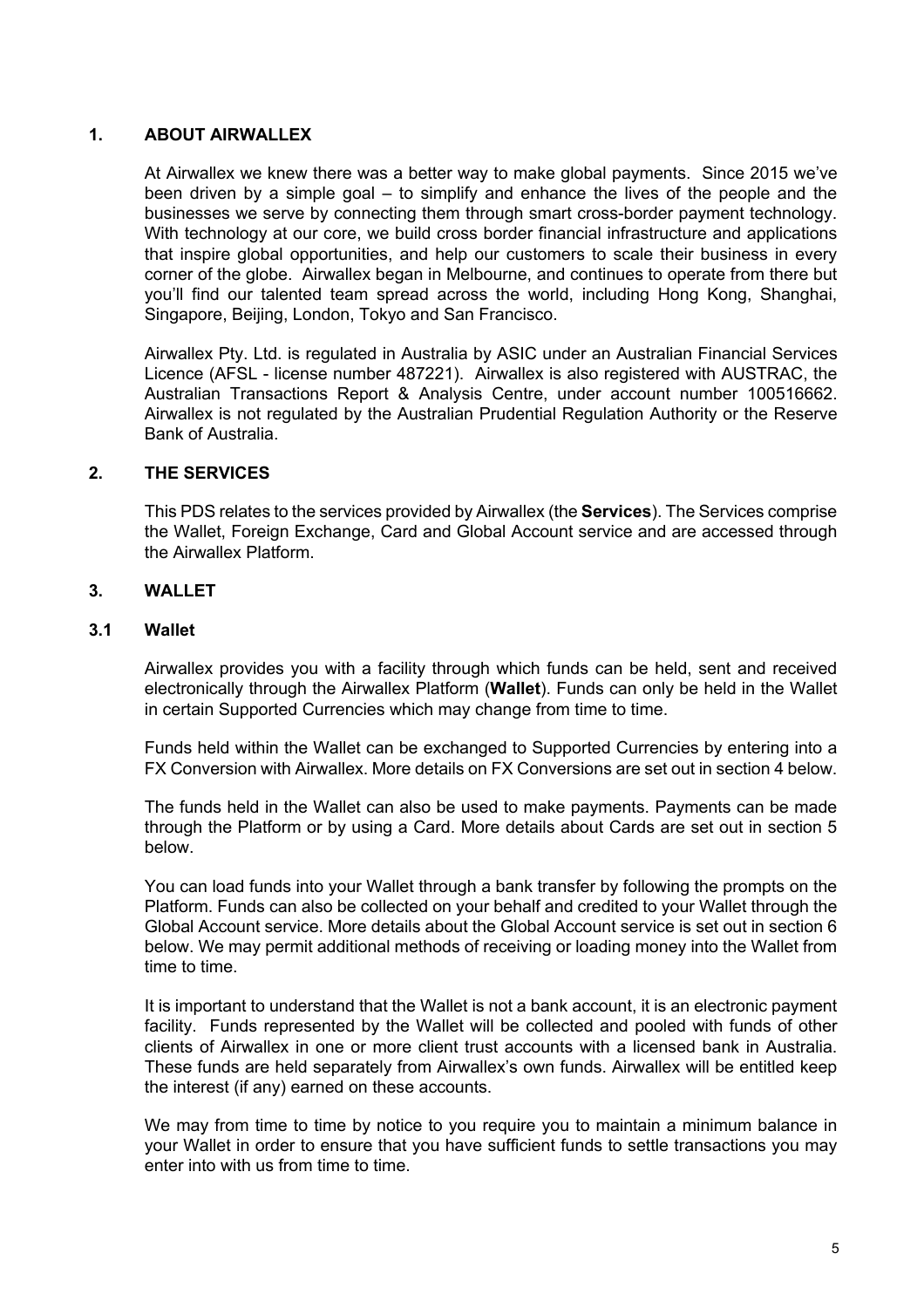# **3.2 Supported Currencies**

The Services relate to a range of Supported Currencies. The Supported Currencies may differ depending on the Service. For example, you are only permitted to hold certain Supported Currencies in your Wallet. More information about the Supported Currencies for each service are available on www.airwallex.com or the Airwallex Platform

# **4. FOREIGN EXCHANGE**

# **4.1 What is Foreign Exchange?**

The foreign exchange or FX Conversion function of the Services allows you to exchange one Supported Currency for another Supported Currency at an agreed exchange rate by making a request through the Platform. Exchange rates can vary from time to time and at different rates for different currencies.

The foreign exchange transactions executed by Airwallex with you are "over the counter" (**OTC**) forex transactions, which means the currencies exchanged are not traded on a licensed financial market such as a stock exchange. Each transaction is customised to meet your needs and is therefore dependent on the following factors:

- (a) type of currency to be exchanged;
- (b) the exchange rate;
- (c) the transaction amount;
- (d) the settlement date of the transaction; and
- (e) the transaction fee.

# **4.2 What are some of the uses of Foreign Exchange?**

Commercial activities for which FX Conversions may be useful include:

- import and export businesses whereby invoices are quoted in foreign currencies;
- businesses with staff in multiple countries;
- repatriation of funds, overseas profits or interest in foreign currencies; and
- any other foreign currency payments.

Supported Currencies can be exchanged through the Services in one of two ways:

- through a spot foreign exchange transaction which generally settles within 2 business days (**Spot Contract**); or
- through a forward contract where we agree the rate and settlement occurs at some time in the future generally within 12 months (**Forward Contract**).

Depending on the timing of when you require foreign currency and whether your require certainty regarding the exchange rate in the future, you may find that it is preferable to enter into a Forward Contract rather than a Spot Contract (or vice versa). The distinction between these two types of transactions are explained below.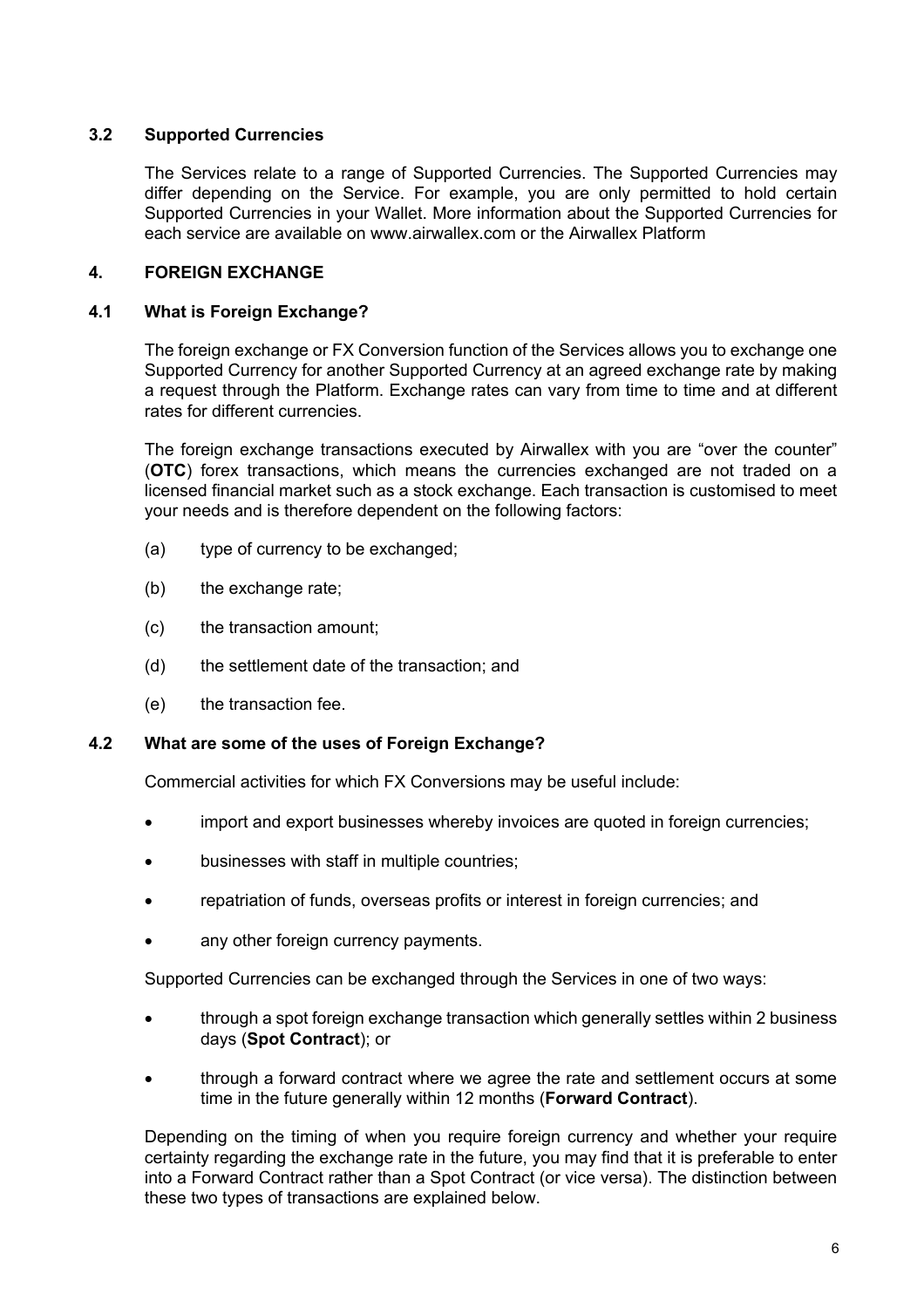# **4.3 Spot Contracts**

A Spot Contract is a contract to exchange funds in your Wallet to a Supported Currency. Spot Contracts can be used when you wish to give effect to a prompt payment in a foreign currency. Once you have requested a Spot Contract to take place, you will be provided with a confirmation of that transaction and typically the transaction will settle within 2 business days of receipt of the confirmation (assuming your Wallet contains sufficient funds to give effect to the transaction).

Generally, for most customers, you will need to ensure that your Wallet has sufficient balance in the right currency at the time you place your instructions for a FX Conversion as otherwise your instructions may be declined. You can however request that you be allowed to post fund transactions. If we approved your request, you must ensure that you have sufficient funds in your Wallet by the relevant settlement cut-off time specified in our confirmation for transaction or as otherwise notified to you through the Platform.

We have the power to terminate FX Conversions in a number of circumstances specified in the Customer Agreement, including if the balance of your Wallet is insufficient to settle your obligations in connection with the FX Conversion. The termination of an FX Conversion may result in Break Costs payable by you as set out in more detail in section 10.

# **Example A – Spot Contract (T+2)**

For example, Coffee Shop Pty Ltd is buying coffee supplies from an European supplier and needs to send EUR100,000 to that supplier's bank account in Italy in the next few days.

Assuming the Coffee Shop has an Airwallex Profile, the Coffee Shop owner or its authorised representative logs onto the Airwallex Platform and requests to convert Australian dollars to euro to and to pay those funds to the supplier in 2 business days' time.

Through the Airwallex Platform, Airwallex gives the Coffee Shop an estimated rate of 0.7500 and informs the Coffee Shop that it will need AUD133,333.33 in its AUD Wallet to effect the Spot Contract. The Coffee Shop's authorised representative immediately accepts the rate of 0.7500 and Airwallex provides a confirmation.

However, because the Coffee Shop has no funds in its AUD Wallet and it has been approved by Airwallex to post fund the transaction, it needs to send the AUD133,333.33 to Airwallex by the settlement cut-off time, so the Coffee Shop transfers those funds today and they arrive as cleared funds in the Coffee Shop's AUD Wallet held with Airwallex the next business day.

The funds arrive before the settlement cut-off time and on the next day (being 2 business days' from the payment instruction), Airwallex takes the funds from the AUD Wallet and dispatches the EUR100,000 payment to the supplier's Italian bank account originally specified by the Coffee Shop.

# **Example B – Spot Contract (Today)**

For example, Coffee Shop Pty Ltd is buying a coffee supplies from a European supplier and needs to send EUR100,000 to that supplier's bank account in Italy today.

Assuming the Coffee Shop has an Airwallex Profile and is approved to request Spot Contracts that settle "Today", the Coffee Shop's authorised representative logs onto the Airwallex Platform and requests to convert Australian dollars for Australian dollars pay those funds to the supplier today.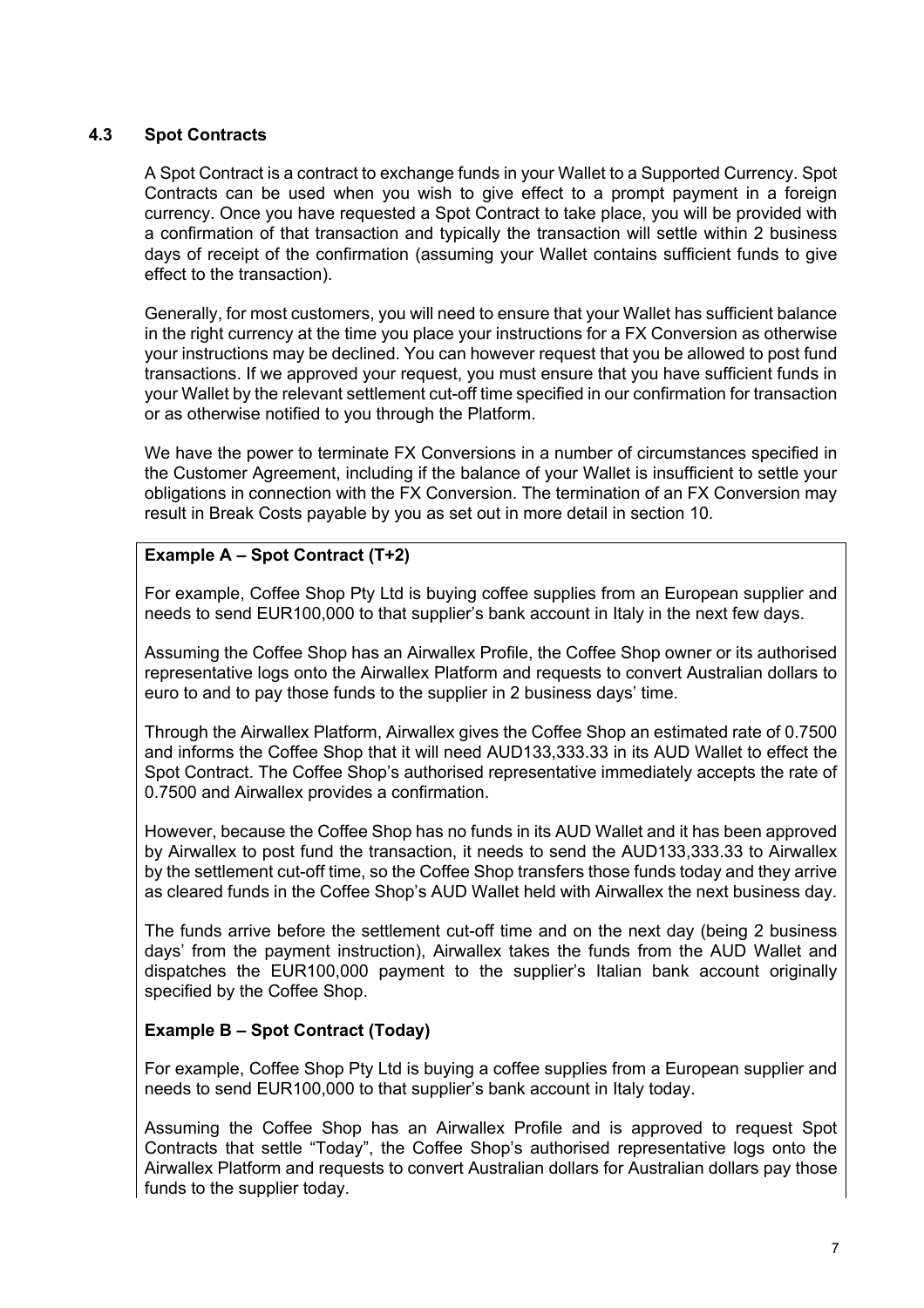Through the Airwallex Platform, Airwallex gives the Coffee Shop an estimated rate of 0.7500 and informs the Coffee Shop that it will need AUD133,333.33 in its AUD Wallet to effect the Spot Contract. The Coffee Shop's authorised representative immediately accepts the rate of 0.7500 and Airwallex provides a confirmation.

The Coffee Shop already has AUD133,333.33 funds in its AUD Wallet, so Airwallex takes the funds from the AUD Wallet and dispatches the EUR100,000 payment to the French supplier's bank account originally specified by the Coffee Shop today.

#### *Please note: These examples are illustrative only and do not take into account transaction costs or actual exchange rate movements.*

# **4.4 Forward Contracts**

If a foreign exchange contract were to settle in the future, i.e. at a time which is greater than 2 business days after the transaction was entered into, then this is referred to as a Forward Contract. The settlement date of a Forward Contract can be up to 12 months from the date the Forward Contract was entered into. This effectively means you agree the exchange rate at which one Supported Currency will be exchanged for another at some future date. In entering into a forward contract you get the benefit of confirming the rate at which your transaction will occur but also adopt the risk of the exchange rates moving in a direction which makes the forward exchange rate less attractive when compared to a Spot Contract at that time.

#### **Example A – Waiting to perform a Spot Contract**

Entering into a Spot Contract can have both benefits and risks; this can be illustrated by the following scenarios:

On 24 March, an Australian company 'Emu Services Pty Ltd' entered into a contract with an Italian company, 'Wolf Co S.r.l.' to buy 10 cars at a total price of EUR20,000,000, to be delivered three months later on 24 June. Payment was due on delivery. On 24 March the exchange rate was 0.6265, which means that the cost of the contract in AUD was AUD3,192,338.39. If Emu Services entered into a Spot Contract on 24 March, it will pay this amount to receive EUR2,000,000 and could use that amount to pay Wolf Co in Euros on 24 June.

**Exchange rate rises:** If Emu Services instead chose to wait and do nothing until the payment date, 24 June, they would exchange AUD when there potentially is a different exchange rate and therefore pay more or less depending on the change. On 24 June, the exchange rate rose to 0.6459. If they exchanged AUD on this day they would only have to pay AUD\$30,964,545.60, which is AUD\$958,838.30 less.

*Exchange rate decreases:* If however the exchange rate had instead fallen to 0.6 on 24 June, Emu Services would have had to pay Wolf Co AUD\$3,333,333.33 for the same number of cars; more than they would have if they had entered into the Spot Contract on 24 March.

# **Example B – Forward Contracts**

On 31 October 2019, an Australian company, 'Wattle Co Pty Ltd', enters into a contract with a Greek company, 'Olive Co E.P.E' for to provide supplies for EUR100,000, deliverable on 31 January 2020. Payment is due on delivery.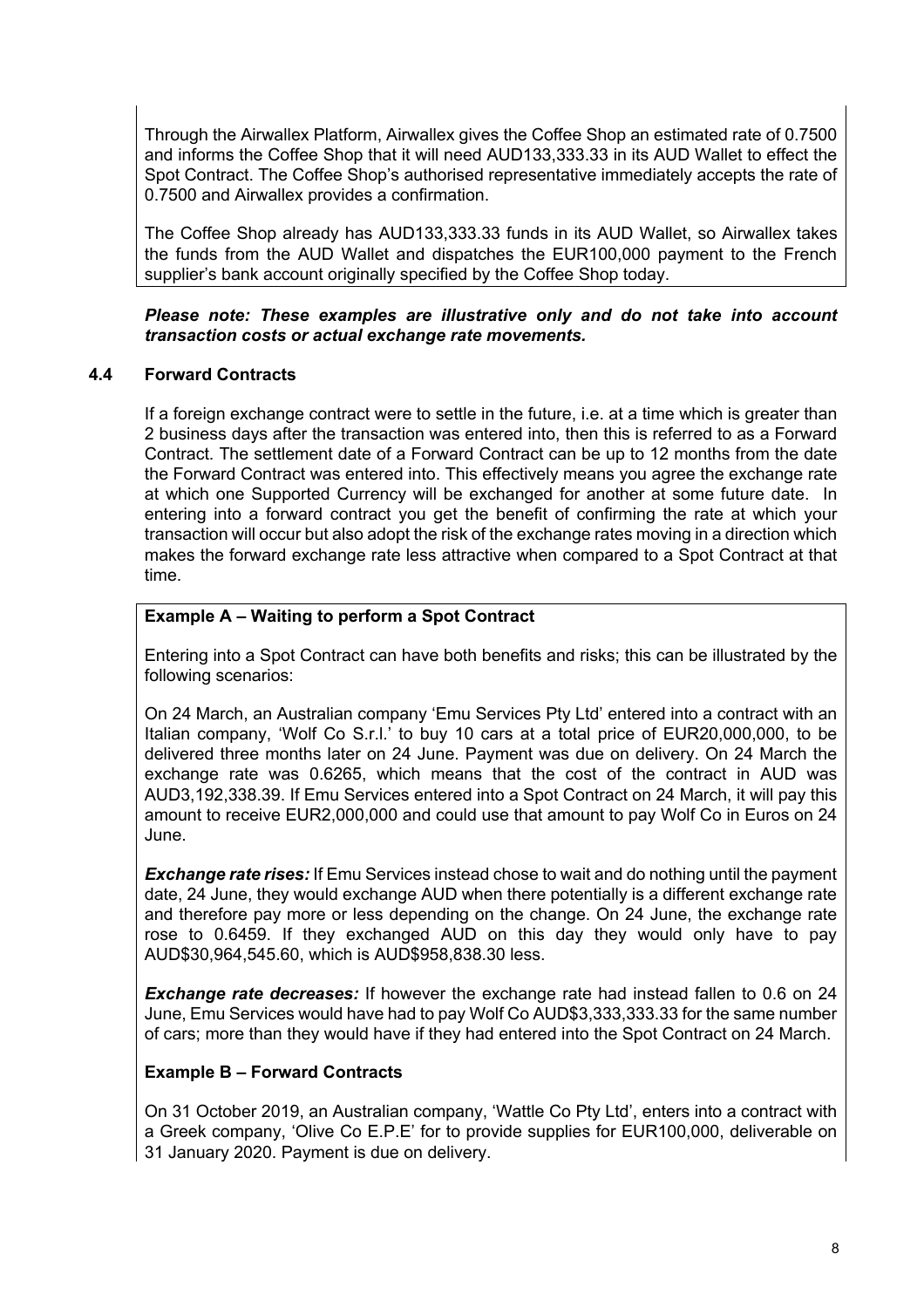The AUD/EUR spot exchange rate on 31 October 2019 is 0.6247, which means that the cost of the contract in Australian dollars is AUD\$160,076.84. Wattle Co can enter into a forward contract on 31 October 2019 and lock in a forward AUD/EUR rate of 0.6222 to ensure that on 31 January 2020 it pays roughly that amount, thereby providing contractual certainty.

The exchange rate for the Forward Contract is calculated as follows:

- Currency Airwallex sells (client buys): EUR€100,000
- Settlement date of forward contract: date+3 calendar months
- Spot rate: 0.6247
- Exchange rate agreed: 0.6222 (spot rate adjusted for forward pricing)
- Currency Airwallex buys (client sells): AUD\$160,720.03

If on 31 January the spot exchange rate rose to 0.6647, Wattle Co would have ensured contractual certainty but have made a notional loss as it could have paid only AUD\$15,044,38.10 under this more favourable exchange rate. It was instead bound to pay the higher amount. If however on 31 January the spot rate had instead fallen to 0.60, by locking in a forward rate of around 0.6247, Wattle Co are in a better position by using a forward contract than if they entered into a Spot Contract in January.

# *Please note: These examples are illustrative only and do not take into account transaction costs or actual exchange rate movements.*

# **4.5 Market FX and Lock FX**

Generally, you will only configured to make FX Conversions at "Market FX" unless you request and are approved to use "Lock FX".

- **Market FX** means that the foreign exchange rate provided to you for a FX Conversion is only an estimate may change between the time the FX Conversion is confirmed. Because the rate is generally determined by having reference to the live market, it does not include any additional mark-up for locking the rate for any period of time.
- **Lock FX** means that the foreign exchange rate provided to a customer for a FX Conversion will be guaranteed for a pre-agreed period of time and will reset after that period of time (for example, each 1 minute or each 8 hour block of time). Because the rate is guaranteed by Airwallex for a period of time, this carries additional market risk and Airwallex will quote an additional mark-up for FX Conversions under Lock FX.

# **Example – Market FX with Market Movements**

For example, Coffee Shop Pty Ltd is buying a coffee supplies from a European supplier and needs to send EUR100,000 to that supplier's bank account in Italy in the next few days.

Assuming the Coffee Shop has an approved account with Airwallex and is only approved to make FX Conversions at Market FX, the Coffee Shop's authorised representative logs onto the Airwallex Platform and requests to convert Australian dollars to euro to pay those funds to the supplier in 2 business days' time.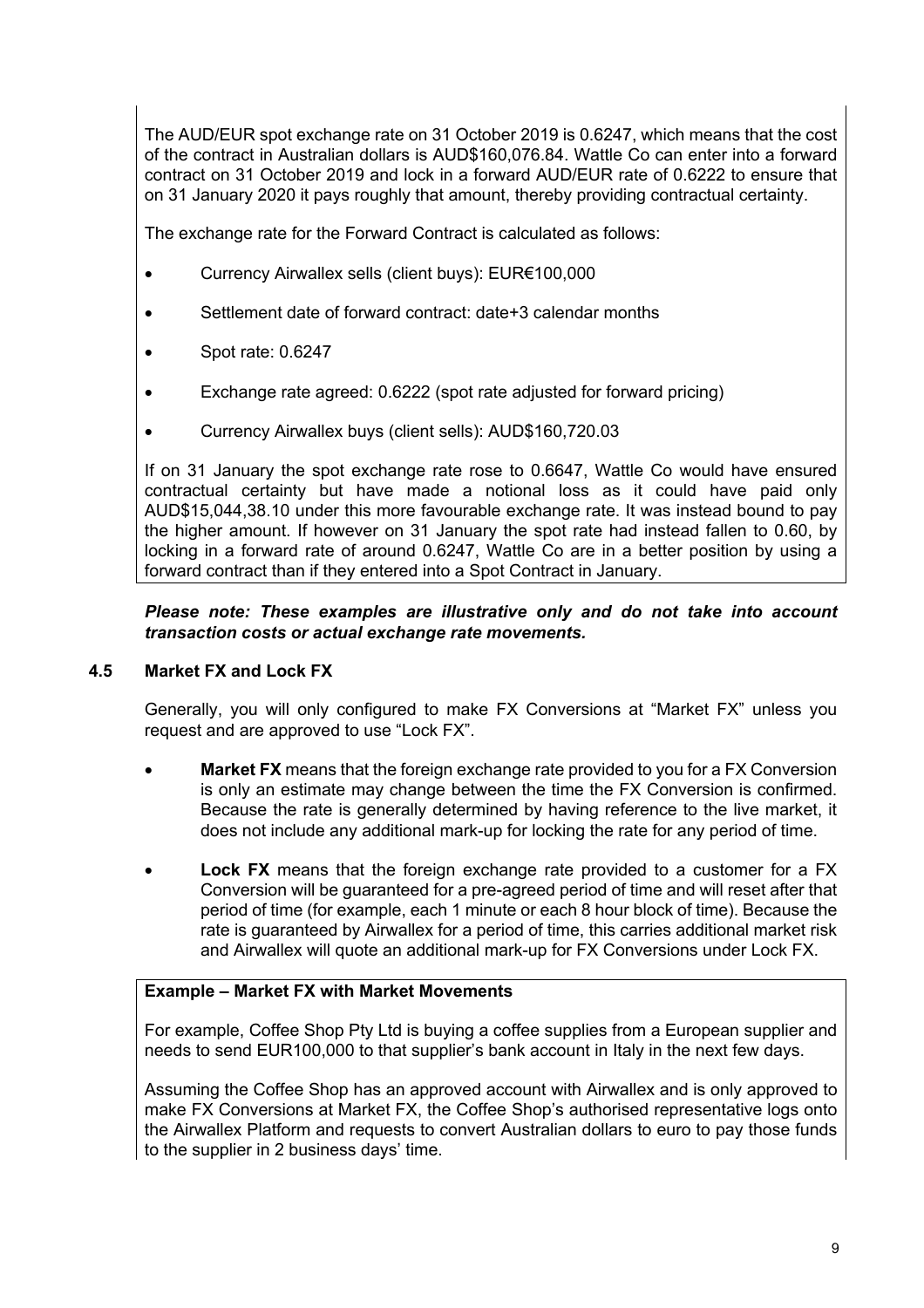Through the Airwallex Platform, Airwallex gives the Coffee Shop an estimated rate of 0.7500 and informs the Coffee Shop that it will need AUD133,333.33 in its AUD Wallet to effect the FX Conversion. However, the Coffee Shop's authorised representative delays confirming the rate and in the meantime significant market movement has occurred and the rate changes to 0.7490. The authorised representative then confirms the FX Conversion and Airwallex gives a confirmation to the Coffee Shop showing that the confirmed rate is 0.7490 and that AUD133,511.34 will be needed in to the AUD Wallet.

The Coffee Shop must send AUD133,511.34 to Airwallex by the settlement cut-off time to avoid breaching its obligations to settle the FX Conversion and paying potential break costs to Airwallex if it fails to settle in time.

The Coffee Shop's authorised representative could have instead requested to be approved for Lock FX and then to avoid the risk of exchange rate movement they could have requested a quote held for a period of time (a, "validity period") and then had any subsequent FX conversions entered into during that validity period executed at the quoted exchange rate.

*Please note: These examples are illustrative only and do not take into account transaction costs or actual exchange rate movements.*

# **4.6 Holding Amount**

When you request to setup an Airwallex Profile or at a later time we may require that you pay to us an amount (the **Holding Amount**). This Holding Amount is an amount paid to us by way of deposit against the potential liabilities you may incur in connection with the various transactions you may enter into with us (including in connection with FX Conversions).

The amount of any required Holding Amount is calculated based on your individual circumstances, but it is generally a percentage of the maximum exposure we may have to you at a given time (for example, the maximum aggregate value of all FX Conversions you are permitted to book at any given time).

This Holding Amount may be applied towards any amount you owe to us. We can ask you, with not less than two days' notice, to increase the Holding Amount at any time, for example, if there are movements in the foreign exchange markets, Airwallex has applied a portion of your Holding Amount to meet an amount you owe to Airwallex or Airwallex considers that there has been an adverse change in your financial position or credit worthiness.

The Holding Amount may be deducted from your Wallet and held by us in a separate client trust account or a hold may also be placed over a part of your Wallet corresponding to the Holding Amount (in which case, you will not be able to use this Holding Amount).

The Holding Amount will be returned to you in the circumstances specified in the Customer Agreement (for example, after you terminate your relationship with us and there are no outstanding obligations to us). We do not pay you interest on the Holding Amount and we may retain any interest earned on the Holding Amount.

# **5. CARD**

# **5.1 What is a Card?**

The Card is issued by Airwallex through the Visa payment scheme. The Card is linked to your Wallet and allows you or any Additional Cardholder to make payments for goods and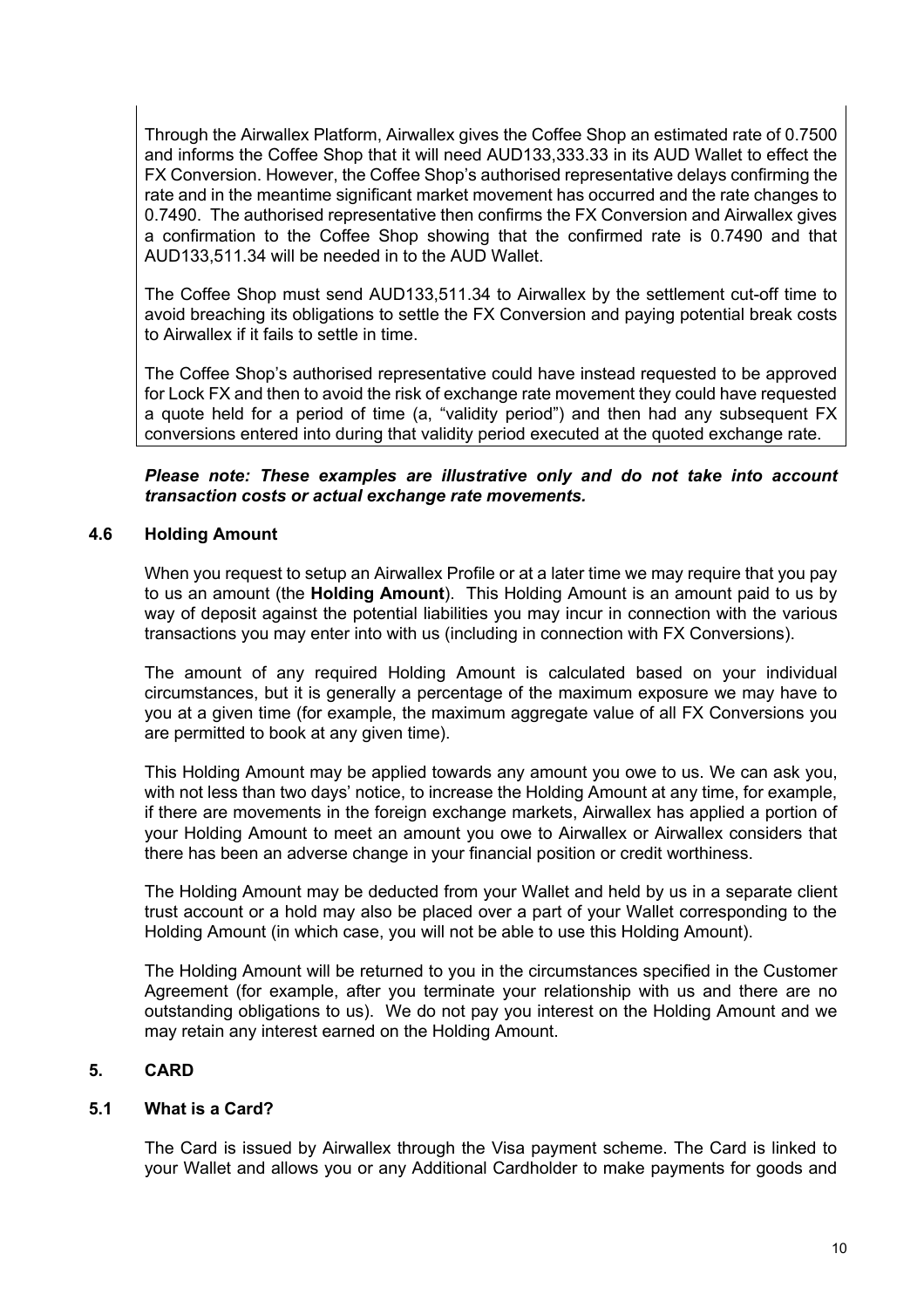services using the balance of your Wallet. The Card can be used anywhere Visa is accepted electronically.

Where you request a Card, it may be issued as a virtual card or, if we approve you for physical cards, a physical card. Virtual cards may be for one time use or may allow you or an Additional Cardholder to make transactions repeatedly. The Card Supplement sets out more information about the differences between these types of Cards.

All cards will have an expiry date. You must not use a Card after its expiry date.

#### **5.2 Who can request Cards?**

You and any of your Authorised Users (which are authorised to request Cards) may request us to issue a Card in your name or in the name of an Additional Cardholder. Please refer to the Card Supplement for who is eligible to be an Additional Cardholder.

#### **5.3 Who can use Cards?**

Generally, Cards should only be used by the person in whose name they have been issued. However, your Authorised Users can use a Card issued in your name..

#### **5.4 Foreign currency transactions with a Card**

When you or an Additional Cardholder uses a Card to make transactions in a Supported Currency that you are permitted to hold in your Wallet, the amount of the transaction will be deducted from the balance of your Wallet in that Supported Currency.

Where your transaction is not in a Supported Currency that you are permitted to hold in your Wallet, but is in a Visa Currency, the currency conversion will be handled by Visa by converting the AUD in your Wallet to the transaction currency using an exchange rate determined by Visa. We will not have any control over this conversion process and Visa may charge you a fee as part of this conversion process.

If you do not have a sufficient balance in the relevant Supported Currency and you have automatic exchange rate conversions enabled for a Card, Airwallex will: (a) automatically convert the transaction currency to your Primary Currency at your prevailing FX Exchange Rate; and (b) deduct the transaction amount from the Wallet balance of your Primary Currency.**Example**

You use your Card to make two payments. Payment A is USD\$10,000 to a merchant in the United States. Payment B is MYR50,000 to a merchant in Malaysia. Your Wallet currently holds AUD\$40,000 and USD\$8,000 but no MYR (as it is not a Supported Currency you are permitted to hold in your Wallet).

Payment A is in a Supported Currency that you are permitted to hold in your Wallet so its balance will normally be deducted from the balance of your Wallet maintained in that currency. In this case, you do not have enough USD in your Wallet. Even though you have AUD, this amount will not be automatically converted to USD. As you do not have sufficient balance in your Wallet in the right currency the transaction is declined. You could have however converted AUD to USD by making a foreign exchange conversion prior to making the transaction so that your Wallet has at least USD\$10,000.

However, if you have automatic currency conversions enabled for your Card and your nominated Primary Currency is AUD, then an equivalent of USD\$2,000 will be converted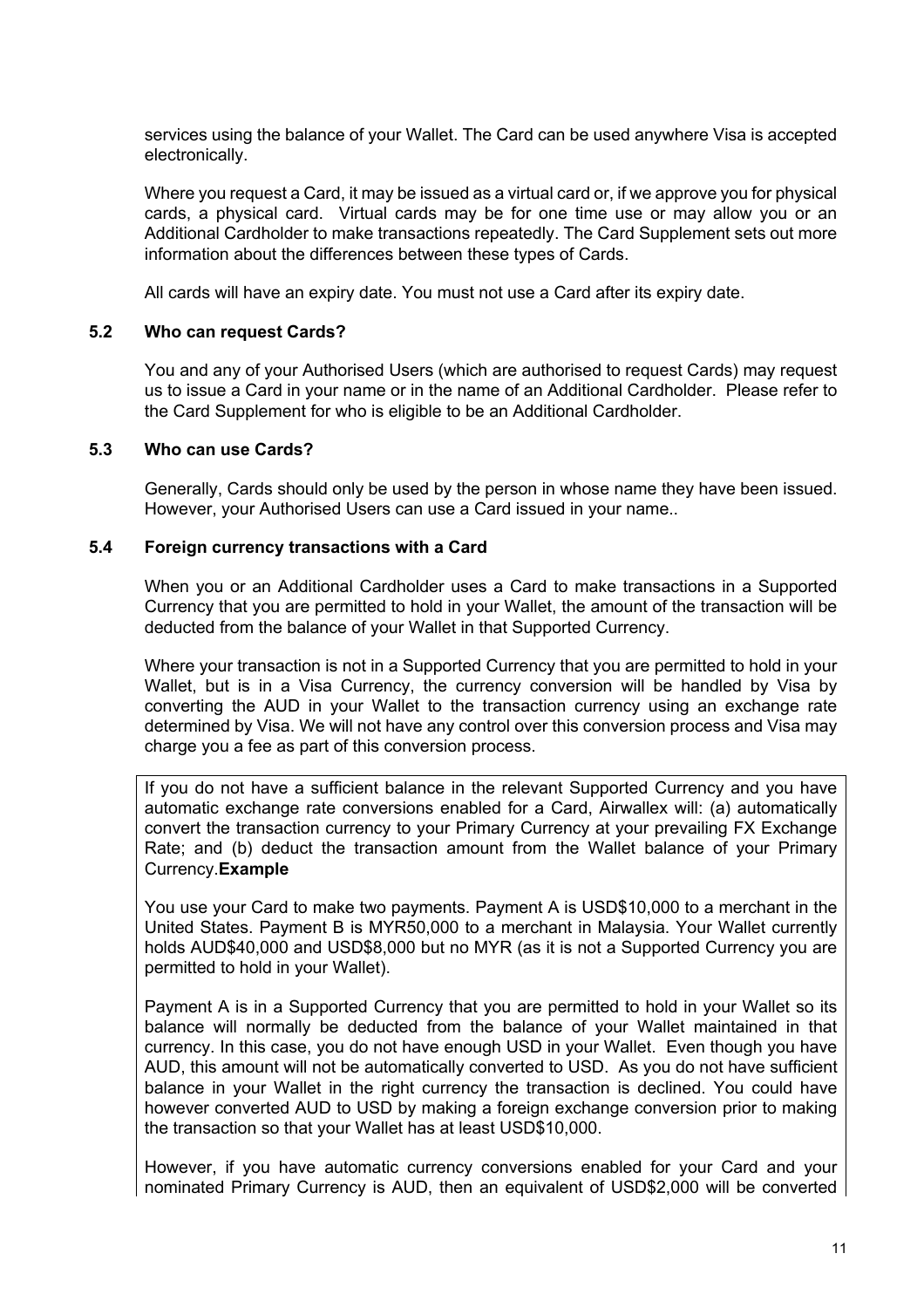from your AUD balance that you hold in your Wallet by making a foreign exchange conversion so that Payment A can be processed. If you have automatic currency conversions enabled for your Card and your Primary Currency is GBP, then the transaction will be declined as you do not have sufficient balance in your Wallet in the relevant currency for both the transaction or automatic currency conversion.

Payment B is not in a Supported Currency that you are permitted to hold in your Wallet but is at the time a Visa Currency. Visa would handle the conversion of the AUD balance of your Wallet to Malaysian Ringgit for the purposes of the transaction.

# *Please note: These examples are illustrative only and do not take into account transaction costs or actual exchange rate movements.*

#### **6. THE GLOBAL ACCOUNT**

The Global Account is a currency collection service where Airwallex will provide you with local bank account details in Supported Jurisdictions and Supported Currencies which you can provide to payers. Funds paid into the Global Account by payers are collected by Airwallex on your behalf so that they can be credited to your Wallet. Funds collected through the Global Account are generally reflected in the balance of your Wallet and are not shown as a separate balance for that particular Global Account.

The accounts through which the Global Account services will be provided are accounts opened with a bank in the Supported Jurisdiction in the name of Airwallex (and not in the name of the Customer). The funds held in such accounts are kept separate from Airwallex's own funds but your funds may be pooled with the funds of other customers of Airwallex. Such accounts are generally not trust accounts.

Airwallex will sweep funds representing your portion of the balance of such Global Account (or an equivalent amount in AUD or another currency on a marked to market basis) into its client trust accounts held with one or more Australian banks by the next business day on which the funds are received in the Global Account.

# **7. WHAT ARE THE SIGNIFICANT BENEFITS?**

#### (a) **Access to the Services**

You can access the Services through the Airwallex Platform, a seamless technology solution for giving effect to payments in foreign currencies and for accessing information about your Wallet.

You can also access the balance of your Wallet to make payments for goods or services by using a Card (when we have agreed to issue you with a Card). The Card is designed to be accepted anywhere Visa cards are accepted electronically.

# (b) **Foreign Exchange**

- (i) The Services are intended to provide you with the ability to perform foreign exchange transactions through FX Conversions at competitive rates which are typically only available to wholesale buyers of foreign exchange.
- (ii) Our ability to access local clearing networks in foreign jurisdictions also aims to result in lower fees and full delivery of funds to the bank accounts of recipients.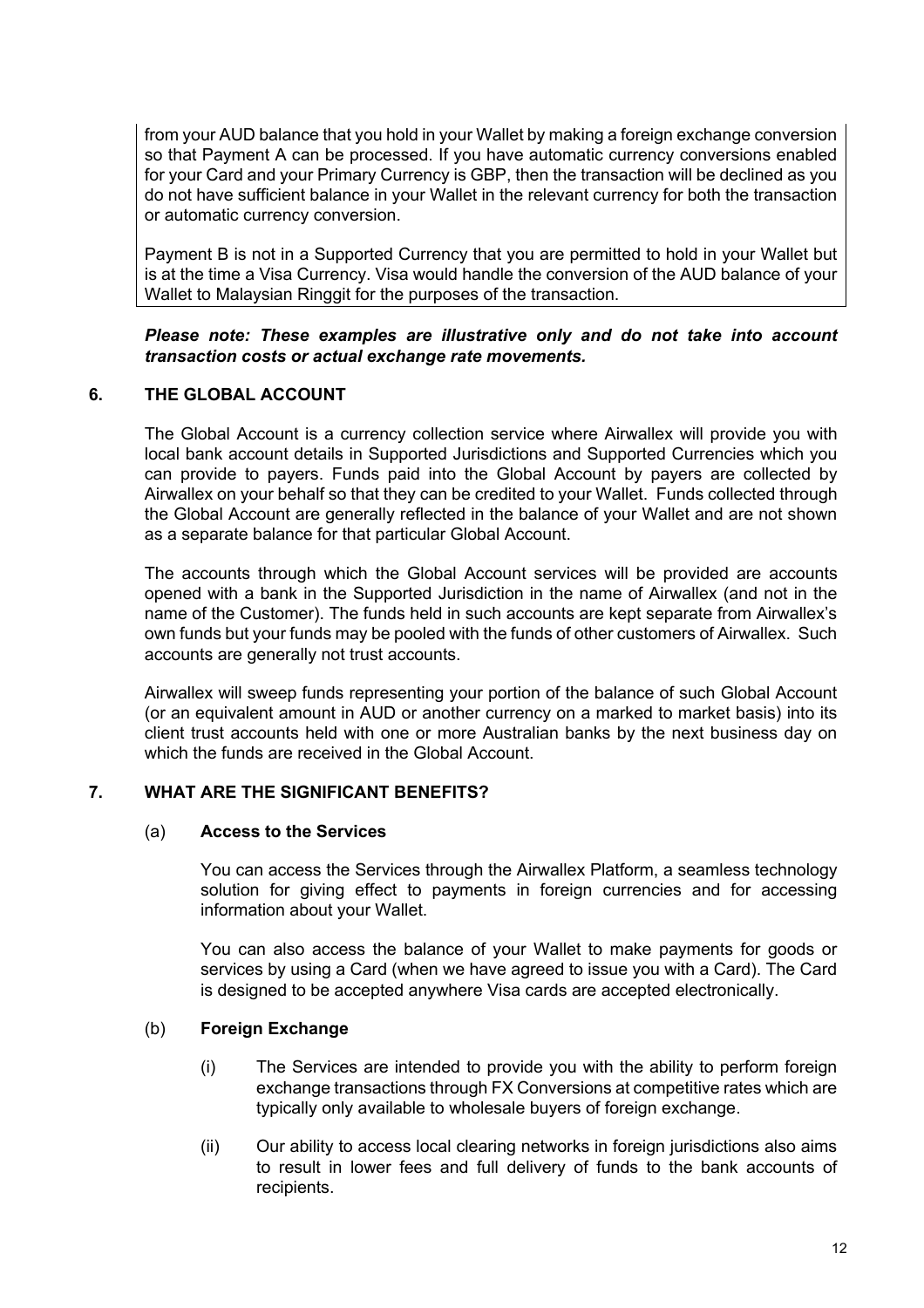- (iii) An estimate of the exchange rate and transaction fees that we charge for a FX Conversion is displayed upfront. This is to give you control over the rate at which your currency is exchanged. While we aim to ensure, so far as reasonably practicable, that the FX Conversion is effected at the estimated exchange rate, the actual exchange rate may change until we confirm your transaction (unless you have entered into a Lock FX conversion for the relevant period).
- (iv) There is no minimum transaction amount. However, maximum transaction limits may be imposed having regard to a particular client's risk profile, and also by local clearing network or payment method limitations which may restrict the size on certain payment methods.

# (c) **Global Account**

Through a Global Account you can accept bank transfers in Supported Currencies in a Supported Jurisdiction. When you accept such bank transfers, the funds are retained in the Supported Currency in which they are received. This may be useful in avoiding the need to make further currency conversions if you are required to make payment in that same Supported Currency or if you want control over when you can make a foreign currency conversion. The main benefit of a Global Account is that you can collect funds in a number of different currencies, especially where you may have many small payments you need to receive from third parties in overseas Supported Jurisdictions. This could allow you to avoid potentially expensive cross border transfer or currency conversion fees.

# **8. WHAT ARE THE SIGNIFICANT RISKS?**

# (a) **Foreign Exchange Risk**

Foreign exchange rates fluctuate all the time and currency markets can be volatile. Due to these fluctuations, the rate at which you exchange currency may change between the time you have entered into a transaction and the time at which it settles. As such, it is possible that the exchange rate may improve which means you will have lost the potential benefit of that change. The exchange rate may also deteriorate, which means you will not be impacted by that change.

There are many factors which can influence exchange rates, and these can include political influences, central bank monetary policy, natural disasters, foreign currency controls and regulations and disputes (ie. wars), and the relative demand for particular currencies. Such major events could also impact the normal function of foreign exchange markets. For example, currency restrictions which may impact the ability to transfer or freely exchange certain currencies could impact our ability to provide the Services.

# (b) **Counterparty/Credit Risk**

When you enter into a transaction with us, you are reliant on our ability to fulfil our obligations to you. As with all contracts, there is a risk that one of the parties may default on their contractual obligations. This is known as counterparty risk.

We have also entered into a number of agreements with third parties to provide the Services including banks, brokers, other providers of foreign exchange and technology solutions providers. We are reliant on these third parties to provide the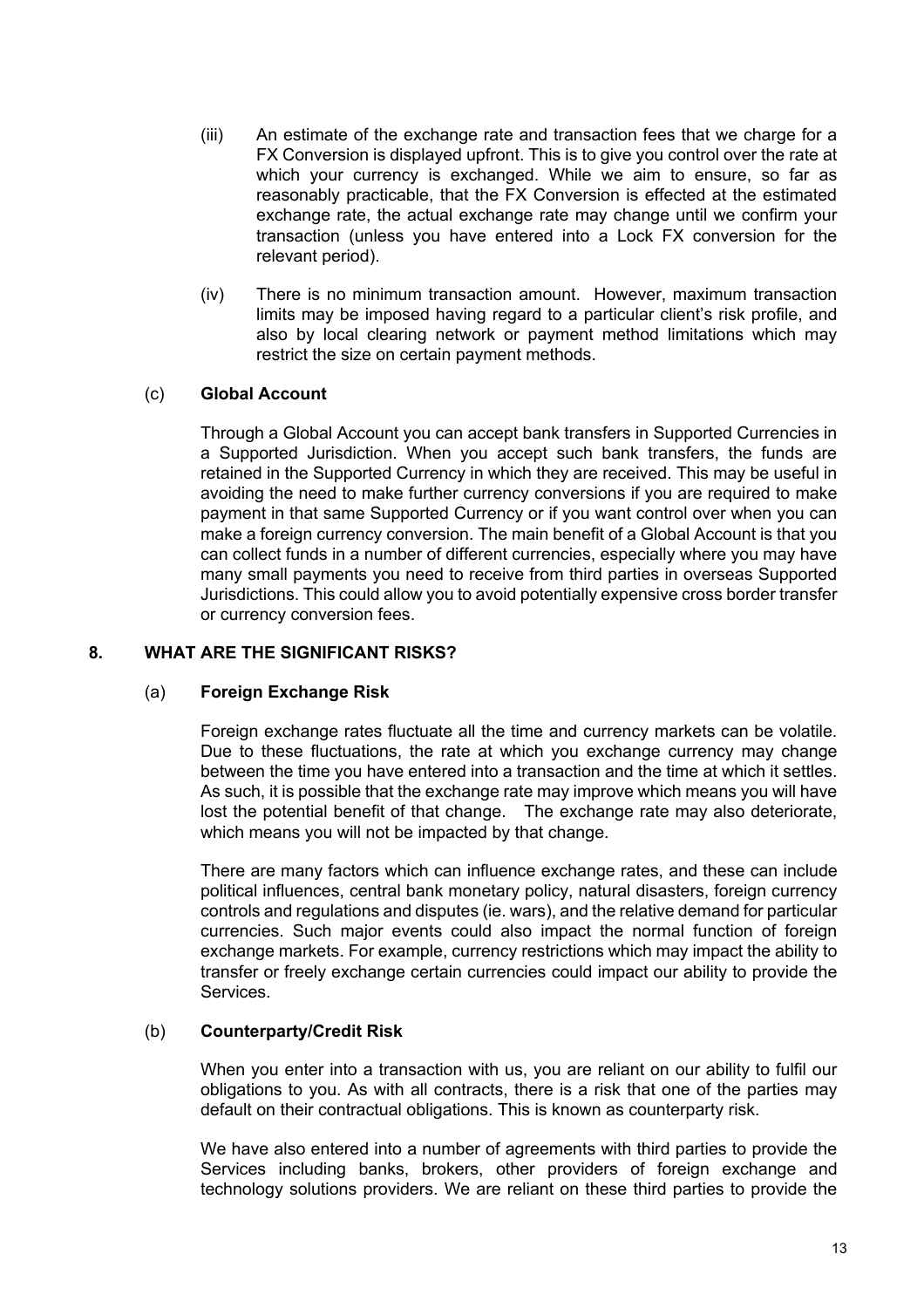Services and their actions may impact our ability to fulfil our obligations to you in a timely manner.

You should also note that your Wallet is not a deposit account and the balance of your Wallet is not covered by the Australian Financial Claims Scheme. If Airwallex becomes insolvent, there is a risk that you may lose the balance of your Wallet.

To mitigate these risks, Airwallex:

- has entered into partnership arrangements with multiple highly rated banking partners and third party service providers;
- constantly monitors the creditworthiness of our service providers to ensure that our clients' funds are adequately protected; and
- exchanges and transfers funds within a short time period.

# (c) **Operational Risk**

Operational risk is the risk of loss resulting from inadequate or failed internal processes, technological systems or external events. There is also the risk of security breaches due to the reliance on electronic systems. We endeavour to avoid any such issues however we cannot guarantee that they will never occur.

For example, disruptions in Airwallex processes such as access to communications networks, software errors, data breaches or other technical issues may render the Airwallex Platform unavailable and this may in turn lead to delays in the execution and settlement of your transactions.

Airwallex seeks to minimise operational risk by adopting numerous systems and processes, including detailed risk management policies. For this reason, our Customer Agreement provides that we cannot guarantee that the Airwallex Platform will operate uninterrupted or error-free, that it will always be available, that the information it contains is current or up-to-date, that it will be free from bugs or viruses, or never be faulty.

# (d) **Unauthorised transactions and fraud**

There is a risk your Wallet may be used for fraudulent and authorised transactions. This can occur if the security of your Airwallex Profile, your Card or your access to the Airwallex Platform is compromised. You should notify us promptly if you suspect if there has been any fraud or misuse in connection with the Services.

Where unauthorised transactions occur, you may be held liable for such transactions (for example, where you have failed to report a security issue promptly). The Customer Agreement and Card Supplement sets out where you may be held liable for unauthorised transactions. The Card Supplement also sets out steps to keep your Card safe from misuse and the importance of reporting to us promptly the loss, theft or misuse of your Card.

Airwallex monitors the usage of Cards for fraudulent transactions to help protect you and itself from liability. However, Airwallex cannot guarantee all fraudulent or unauthorised transactions will be prevented.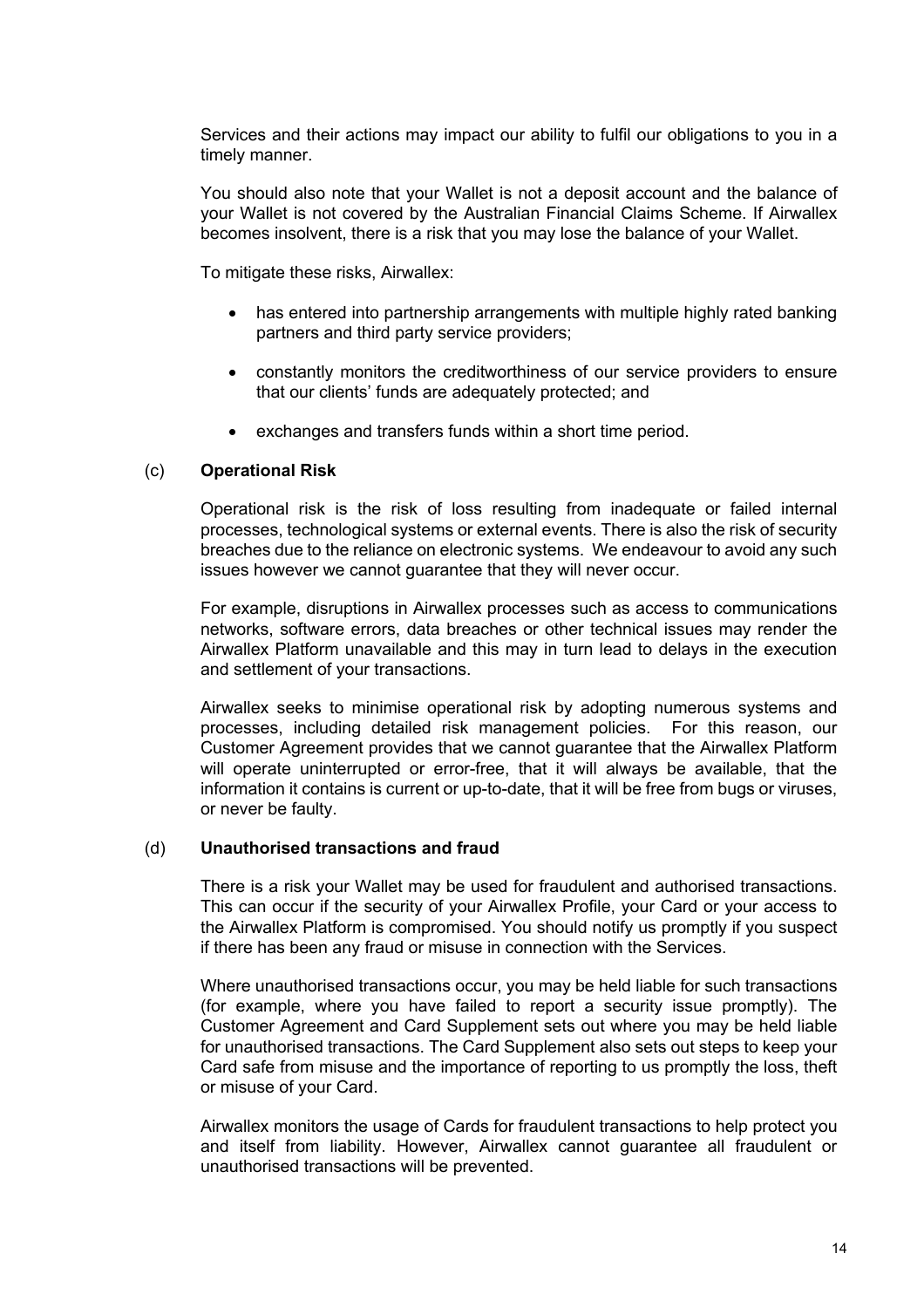In addition, if you connect to the Airwallex Platform through the Airwallex API, it is your responsibility to manage the security and integrity of your systems. As the connection to the Platform will be through your own user interface, Airwallex will assume that any person that accesses the Platform in this way is authorised by you to do so.

#### (e) **Liability for Authorised Users and Additional Cardholders**

You are liable for any actions or transactions undertaken by Authorised Users or Additional Cardholders. You should carefully consider whether to appoint someone as an Authorised User or Additional Cardholder.

If you no longer wish for a person to be an Authorised User or Additional Cardholder (for example, if the person has ceased to be an employee of your business) you should notify us immediately as you are liable for all actions and transactions undertaken by that person until we receive such notice.

#### (f) **Reversals, refunds or negative balances**

Under the Customer Agreement we have the right to reverse transactions in connection with your Wallet. We may use this power in a variety of circumstances set out in the Customer Agreement, for example, where an amount has been paid to you by mistake.

Such reversals may result in your Wallet having a negative balance. The Customer Agreement provides that you are required to reimburse us for any negative balance in your Wallet. You should regularly check the transactions in connection with your Wallet and let us know promptly if you suspect a mistake.

There may also be a situation where transactions that you have made in a foreign currency may be refunded or reversed in which case we have the discretion determine the currency in which to credit your Wallet. For example, if you make a payment to someone in Malaysia in MYR and that transaction is reversed or is refunded. In this situation, since MYR is not a Supported Currency that you are permitted to hold in your Wallet, we may choose to convert that MYR to AUD at the then prevailing spot foreign exchange rate (or if we chose to do so at the foreign exchange rate applied to the original transaction) before crediting your Wallet.

#### (g) **Mistaken transactions**

You should check all instructions you provide us carefully. Once you have provided us with an instruction and we have issued you with a confirmation, we may be limited in our ability to cancel, amend or reverse the transaction. Any cancellation, amendment or reversal may also result in costs to you. For example, if you have provided us with instructions to enter into a Forward Contract and those instructions contained an error, you may incur Break Costs if you subsequently instruct use to cancel or amend those instructions.

# (h) **Suspension and termination of your account**

Under the Customer Agreement we have the right to suspend or terminate your access to the Services. We may do this in a variety of circumstances such as where we suspect criminal or illegal behaviour, other regulatory reasons or where your Wallet has a negative balance.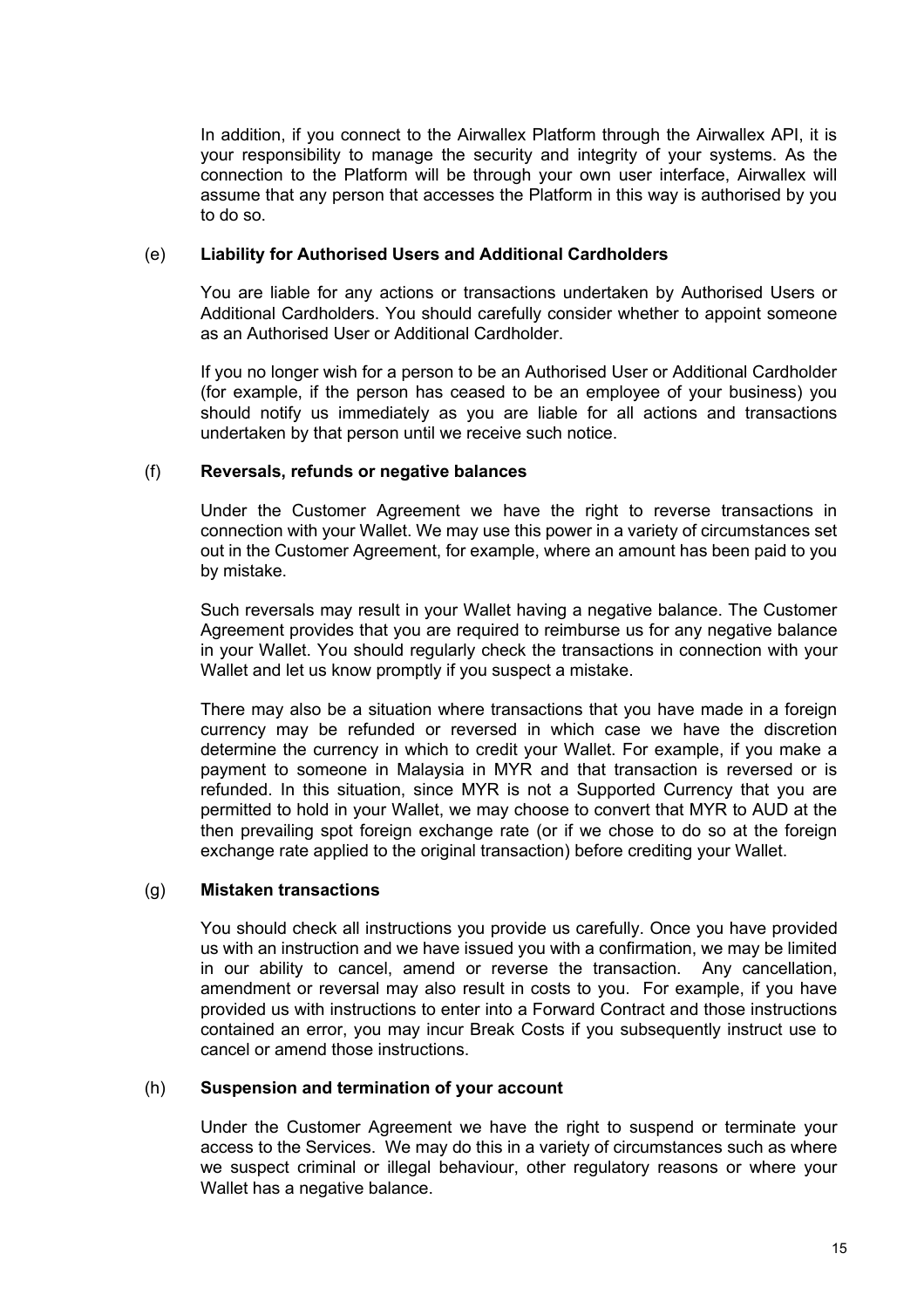An example of where your access to the Services may be terminated or suspended for legal reasons includes where it is necessary for sanctions compliance. Australia, as a member state of the United Nations, is obliged to implement United Nations Security Council sanctions. The Australian Government may also impose its own sanctions and restrictions, both locally and internationally.

Airwallex may be prohibited from dealing with prescribed persons or entities. In the event that you fall under the category of prescribed person or entity, we may have to suspend, cancel or terminate your access to the Platform or any such agreement with us pursuant to regulatory requirements.

# **9. ACCESSING THE SERVICES**

#### **9.1 How to create an Airwallex Profile**

- (a) First, go to the Airwallex website at www.airwallex.com, access and read this PDS, Customer Agreement and any Additional Terms.
- (b) Then, complete an application form for an Airwallex Profile. One of our product specialists may need to contact you to discuss your specific requirements so as to enable you to open an Airwallex Profile.
- (c) Through your Airwallex Profile you will be able to access the Platform. You can access the Services through the Platform as well as obtaining information about your Wallet by following the relevant prompts.
- (d) You should provide all requisite details including, business information, your personal details and any additional documents when applying for an Airwallex Profile. We may require this information to fulfil our legal Know Your Customer and Anti-Money Laundering obligations as well as assessing whether to provide you with the Services.

#### **9.2 Authorised Users**

- (a) Once you have setup your Airwallex Profile, you can also request that Authorised Users be permitted to access the Services on your behalf. You must ensure we're informed of all Authorised Users and changes to their details. Authorised Users may be given varying levels of authority through the Airwallex Platform.
- (b) You are liable for any instructions or requests for services made by an Authorised User on your behalf. If you want to change an Authorised User you must notify us immediately and you will be liable for their instructions and requests until you do so. More information on Authorised Users is set out in the Customer Agreement.

#### **10. FEES AND CHARGES**

#### **10.1 Base Rate – our interbank rate**

The "**Base Rate**", which is also sometimes called the Airwallex Rate, is the rate we are able to obtain for the currency pairs and generally represents our cost price to convert funds from one currency to another currency.

However, given the nature of foreign exchange markets, there is no single rate that we are able to obtain. The Base Rate is determined by us having reference to live exchange rates from our banking partners and market data sources and then calculating a blended rate from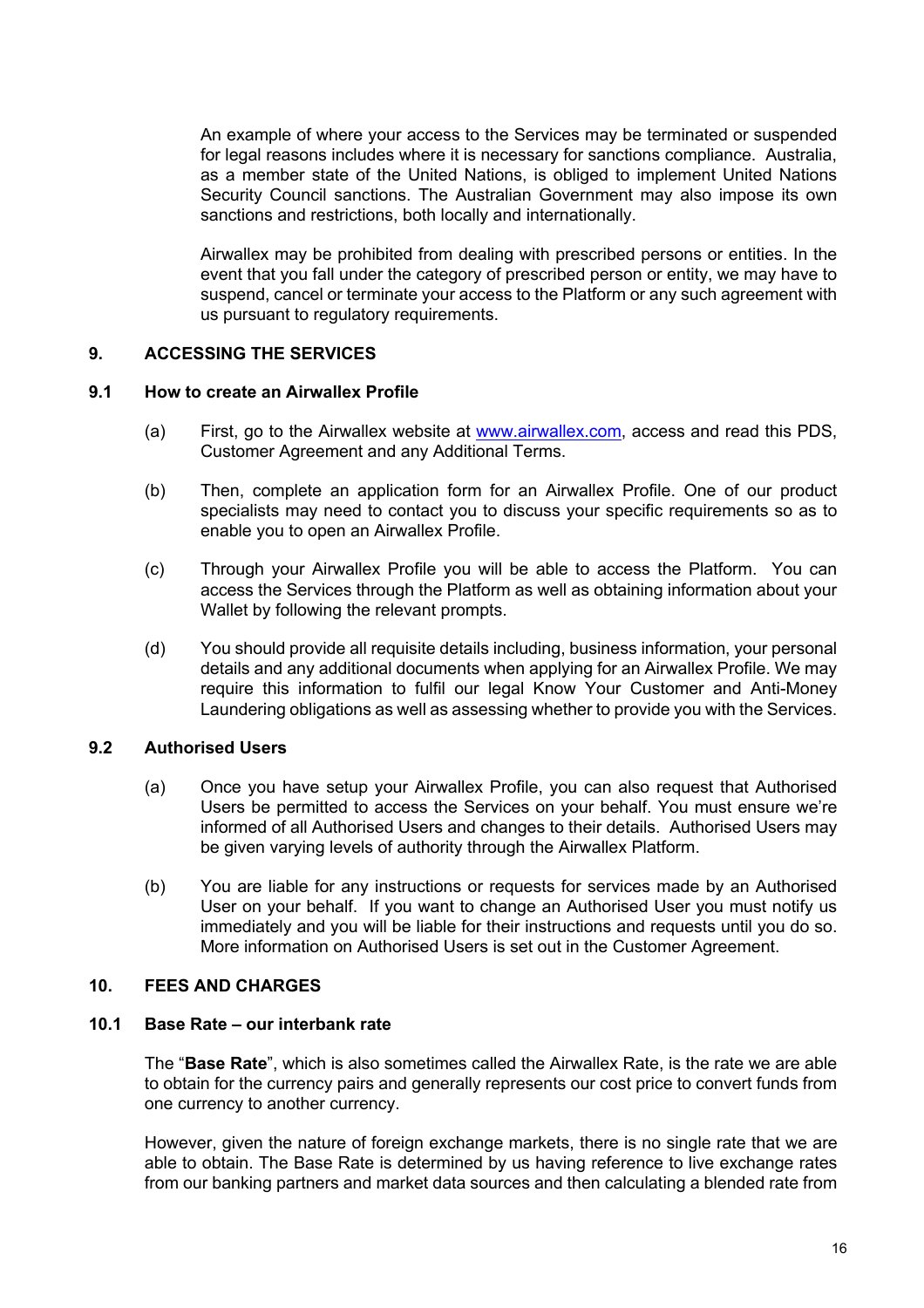those sources. The blended rate may involve calculating the weighted average of one or more exchange rates available to us.

We do not include a mark-up specific to you in the Base Rate as it is generally a reflection of our costs. However, foreign exchange markets generally only operate 5 days per week Monday to Friday. During the weekend, and other times when markets are closed, or where rates are unavailable to us, an additional mark-up or fee may be applied to the Base Rate to account for such situations.

#### **10.2 FX transaction fee**

Airwallex charges a FX transaction fee and may charge a "Local" or "SWIFT" fee (see section 10.3) for every FX Conversion made through the Services.

The FX transaction fee will be a fixed percentage mark-up agreed with you and will vary depending on the transaction amount. The real-time indicative exchange rate being the Base Rate plus the customer mark-up will be shown whenever a transaction is created on the Webapp and available to customers to retrieve if they're accessing the Airwallex Platform through Airwallex APIs.

Our fees may change from time to time at our sole discretion. Airwallex reserves the right to offer lower prices to specific customers or groups of customers as a discount, promotion or customer recognition programme.

#### **Example – Market FX with Market Movements**

Using the Coffee Shop as an example once more, where we quote the Coffee Shop an estimated exchange rate of AUD to euro of 0.7500 the rate given to the Coffee Shop is made up of the following components:

- (a) the Base Rate (see section 10.1 for more information);
- (b) the customer mark-up or transaction fee agreed with you; and
- (c) any other product specific mark-up or fee agreed with you (e.g., if you're approved for Lock FX, we will add a product specific mark-up).
- (b) and (c) are referred to in the Customer Agreement as the "Customer Margin".

The pricing for the Customer Margin is dynamic and depends on a range of circumstances. The Base Rate will also fluctuate having regard to market conditions and other factors outside of our control.

*Please note: These examples are illustrative only and do not take into account transaction costs or actual exchange rate movements.*

# **10.3 Local and SWIFT Fees**

When you make a payment, "Local" or "SWIFT" payment options may be available. The SWIFT fee applies to payments that are made to people via the SWIFT network and Local fees are applicable to payments using other payment options. Local payment options are generally cheaper than traditional SWIFT payment options.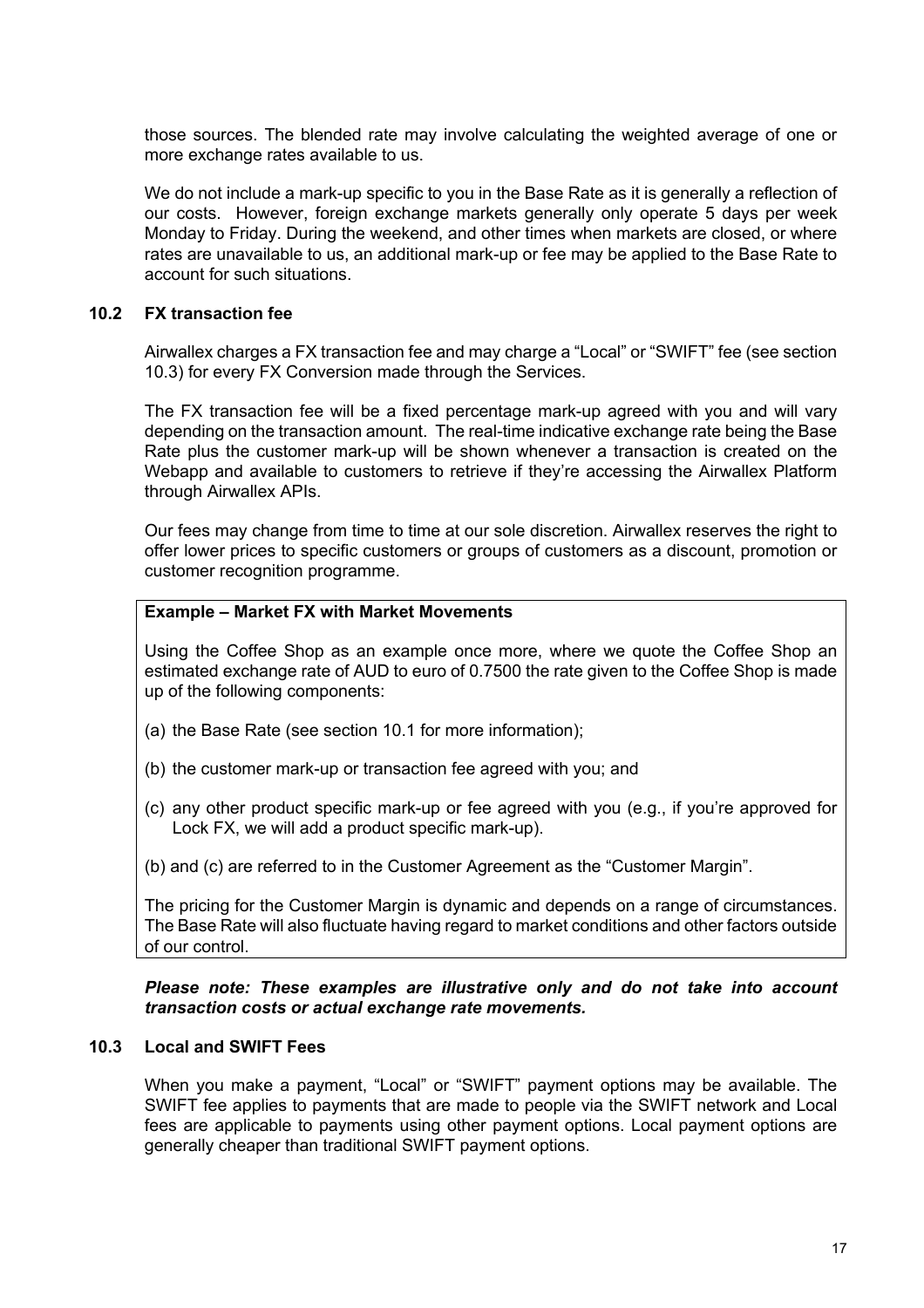If you choose a SWIFT payment option, you will generally be given the choice to choose between a "SHA" or "OUR" cost. A "SHA" cost SWIFT payment is where the cost of the SWIFT payment is shared between you and the recipient of the funds using us and correspondent banks in the payment network. In such cases, the recipient may not receive the entire payment amount. A "OUR" cost SWIFT payment is where the recipient pays no fees associated with the SWIFT payment and receives the entire payment. The relevant payment fee will be made available to you through the Airwallex Platform.

#### **10.4 Other Fees**

Third parties such as the recipient's bank, as well as any correspondent banks the money passes through while in transit, may charge their own fees to process a payment. These fees are a fixed USD fee based on payment method and currency. Like transaction fees, these are agreed with you when entering into the FX Conversion.

We calculate our transaction fees to cover any such costs, however there may be instances where a third party fee is levied from your funds and an amount less than what you paid arrives at the recipient's account. We do not take or receive these fees nor are we liable for them, as such charges are beyond Airwallex's control.

In a situation where incorrect payment details are provided and the settlement or receiving banks refuse to process your payment, or if the transaction is cancelled, administrative charges may be incurred and could be deducted from your payment amount.

You may be able to manage the impact of some of these transaction related fees through the Airwallex Platform.

*Please note: These examples are illustrative only and do not take into account transaction costs or actual exchange rate movements.*

#### **10.5 Break Costs**

When a FX Conversion (that is both Spot Contracts and Forward Contracts) is terminated prior to its settlement date (for example, where you do not pay us the required funds to settle the FX Conversion by the settlement cut-off date or in other circumstances specified in the Customer Agreement) you may be liable to pay us a certain amount as a genuine and reasonable pre-estimate of our loss in connection with the termination (**Break Cost**). The Break Costs may be significant, so you should ensure you double check before booking a FX Conversion.

At the time of your enter into an FX Conversion, the size of these breakage costs on early termination cannot be predicted, as forward rates can increase as well as decrease by an unpredictable amount. Below is an example to help you understand how the Break Cost is calculated:

#### **Example – Break Costs**

You want to convert GBP10,000 into USD at a forward rate of 1.6000, equating to USD16,000 for settlement in 30 days.

10 days into the contract, you decide you no longer require the USD and request to terminate the Forward Contract. We have no obligation to honour your request but we may agree to it. If we agree to it, we must book a second contract to convert USD into GBP10,000 at the new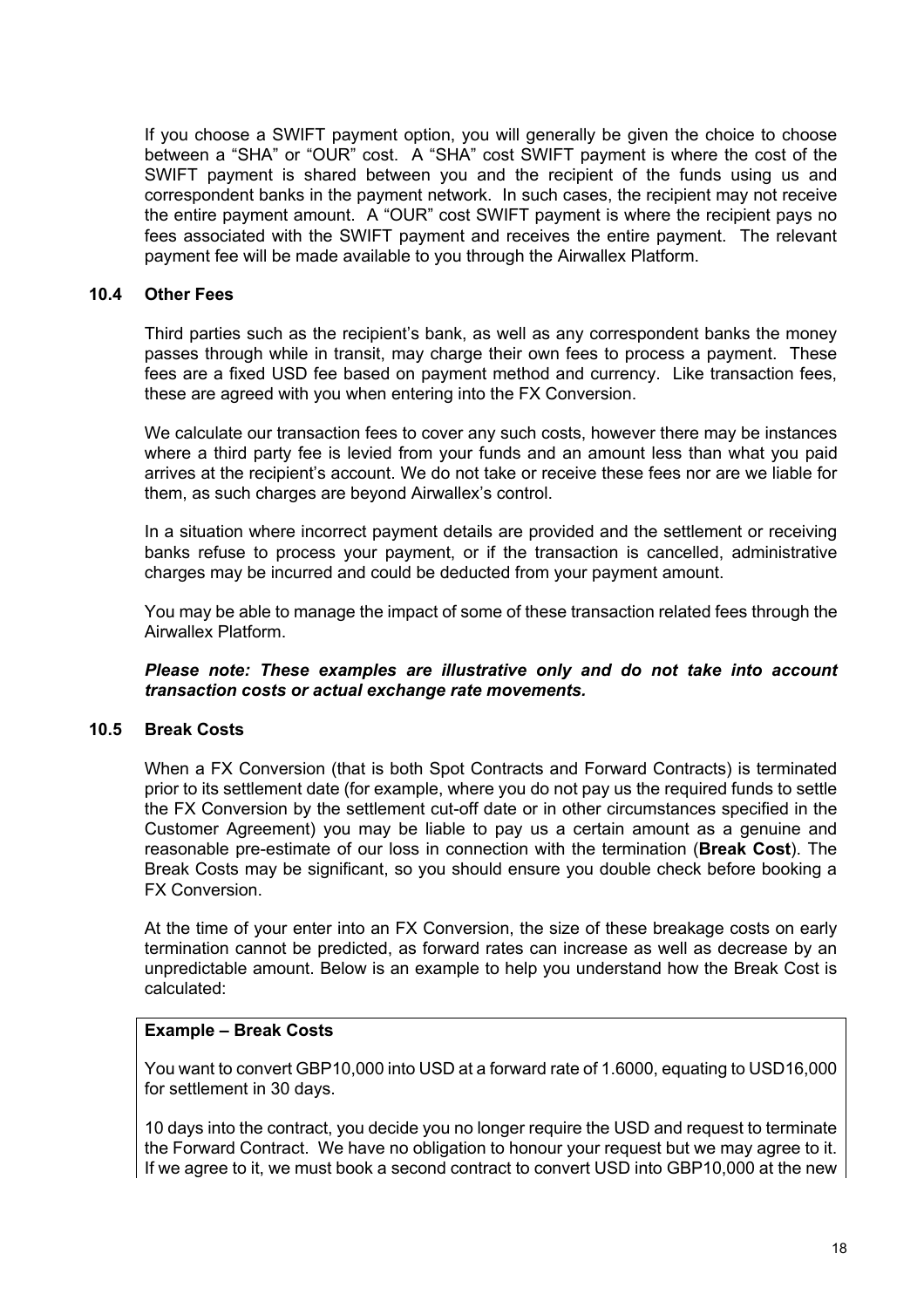prevailing GBP / USD forward rate for when the original Forward Contract was due to settle. If the GBP / USD forward rate has risen to 1.6800, this would equate to USD16,800.

You will owe us the difference between these contracts and the cost may be significant. In this example, you would owe USD800 to.

The table below illustrates the cost to you if the exchange rates move by a given percentage when exchanging GBP10,000 for USD.

| <b>GBP/ USD forward</b><br>rate | % change from<br>1.600 | GBP10,000<br>equivalent | Cost to you (in<br>USD)  |
|---------------------------------|------------------------|-------------------------|--------------------------|
| 1.6000                          | $0\%$                  | 16,000                  | $\overline{\phantom{a}}$ |
| 1.6160                          | 1%                     | 16,160                  | $-160$                   |
| 1.6800                          | 5%                     | 16,800                  | $-800$                   |
| 1.7600                          | 10%                    | 17,600                  | $-1,600$                 |
| 1.9200                          | 20%                    | 19,200                  | $-3,200$                 |

#### *Please note: These examples are illustrative only and do not take into account transaction costs or actual exchange rate movements.*

FX Conversions are designed to be held for the term of the contract. Break Costs may also be influenced by factors including bid-offer spreads, credit-worthiness, market liquidity and timing of execution. The Break Costs presented in this PDS are purely indicative and should not be taken as a future commitment by Airwallex to cancel the transaction at these levels. Further scenarios can be provided on request.

# **10.6 Speculative trading**

You must not use the Services for any speculative trading or related purposes. Airwallex does not pay you any gains that it may make in connection with the termination of an FX Conversion under any circumstances.

# **10.7 Visa's rate**

If your transaction is in a Visa Currency, the foreign currency transactions will be converted from the balance of your Wallet maintained in the Base Currency by Visa at its own conversion rate. These foreign currency ransactions will be converted directly to Australian dollars or will be first converted from the currency in which the transaction was made to US dollars and then converted to Australian dollars by Visa. The conversion rates used by Visa is based on a wholesale market rate selected by Visa. Generally, the conversion rate applied to refunds of a transaction will be different to the conversion rate applied to the original transaction.

#### **10.8 Fee Schedule**

Detailed information about our fees and charges can be found on our website at www.airwallex.com/terms/fee-schedule-au. A paper or an electronic copy of this information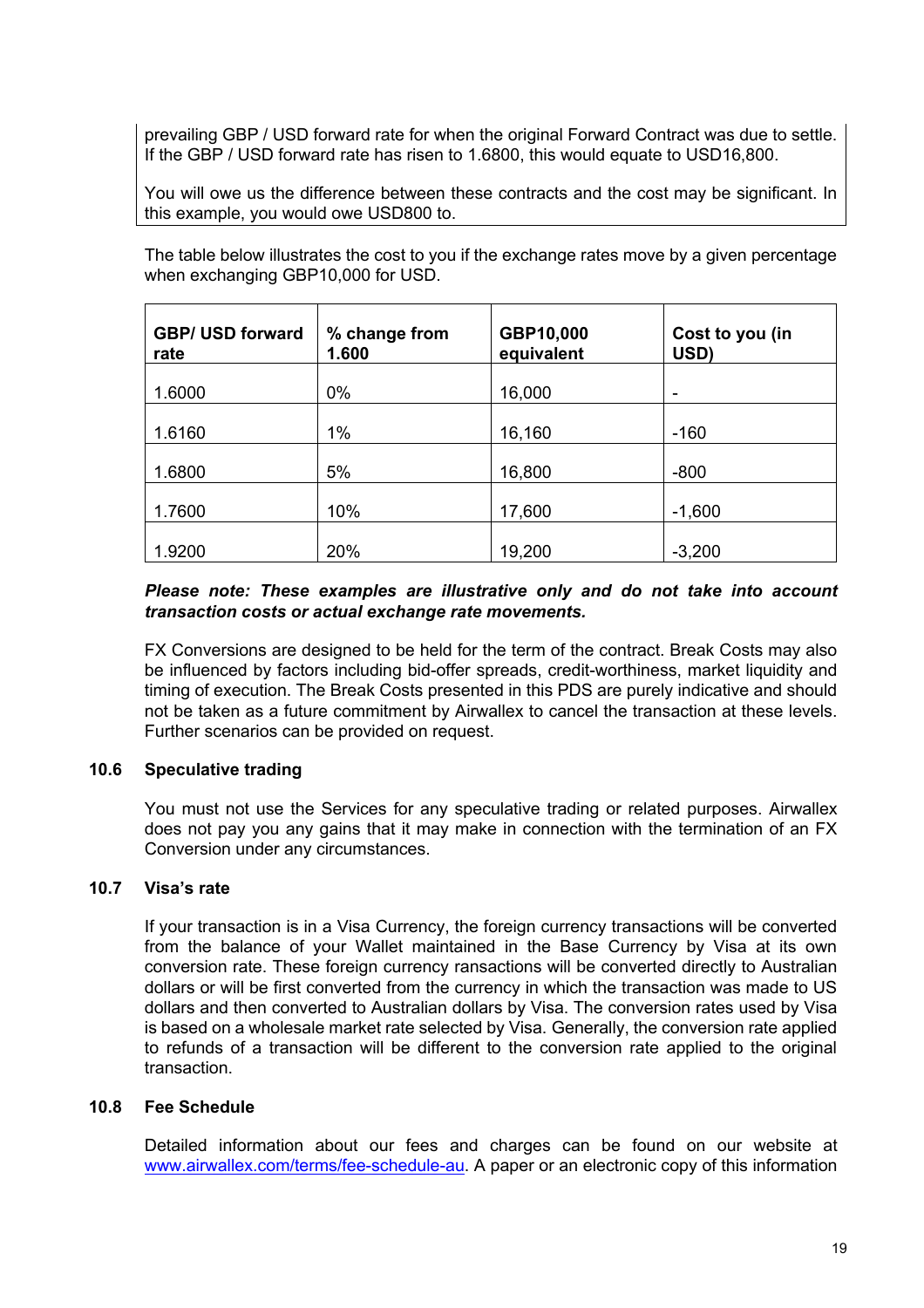is also available free of charge upon request by contacting us using the details at the beginning of this PDS.

#### **11. TAXATION**

There may be tax implications associated with your use of the Services and any transactions you enter into with us. You are therefore encouraged to seek professional tax advice where necessary. GST is not payable on any of our fees and charges.

#### **12. PRIVACY**

To comply with anti-money laundering legislation, Airwallex is required to collect personal information (as defined in the Privacy Act 1988) for the purposes of identifying and verifying your identity.

By using our product/service, under the terms and conditions stipulated in our Customer Agreement, you consent to us collecting, using and disclosing your personal information for the purposes stated in our Privacy Policy. You are entitled to ask for the personal information we hold about you and we will provide it at your request.

#### **13. COMPLAINTS**

Airwallex has procedures to deal with complaints. Should you have any complaint, dispute or grievance regarding any of our products or services, please contact our Customer Support team. You can reach us by emailing).

complaints.au@airwallex.com or calling +61 3 8583 0915.

Airwallex is a member of an independent dispute resolution scheme, the Australian Financial Complaints Authority (**AFCA**). In the event that the complaint/ dispute/ grievance cannot be resolved following our Complaints Process Procedure (Australia), you can escalate the matter to AFCA. Their contact details are as follows:

Mail: Australian Financial Complaints Authority, GPO Box 3, Melbourne VIC 3001

Phone: 1800 931 678 (toll free in Australia)

Email: info@afca.org.au

Website: www.afca.org.au

# **14. WOULD YOU LIKE MORE INFORMATION?**

You can find out more by contacting us using the details at the beginning of this PDS. You can also look at our website for more information.

# **15. DEFINITIONS**

**Additional Cardholder** means a person other than you to whom we have issued a Card to access the balance of your Wallet at your request.

**Additional Terms** means any additional terms of use applicable to the use of our Services found on our website www.airwallex.com or set out in our Customer Agreement including, but not limited to, the Card Supplement and any specific terms applicable to the use of a Service in a particular region.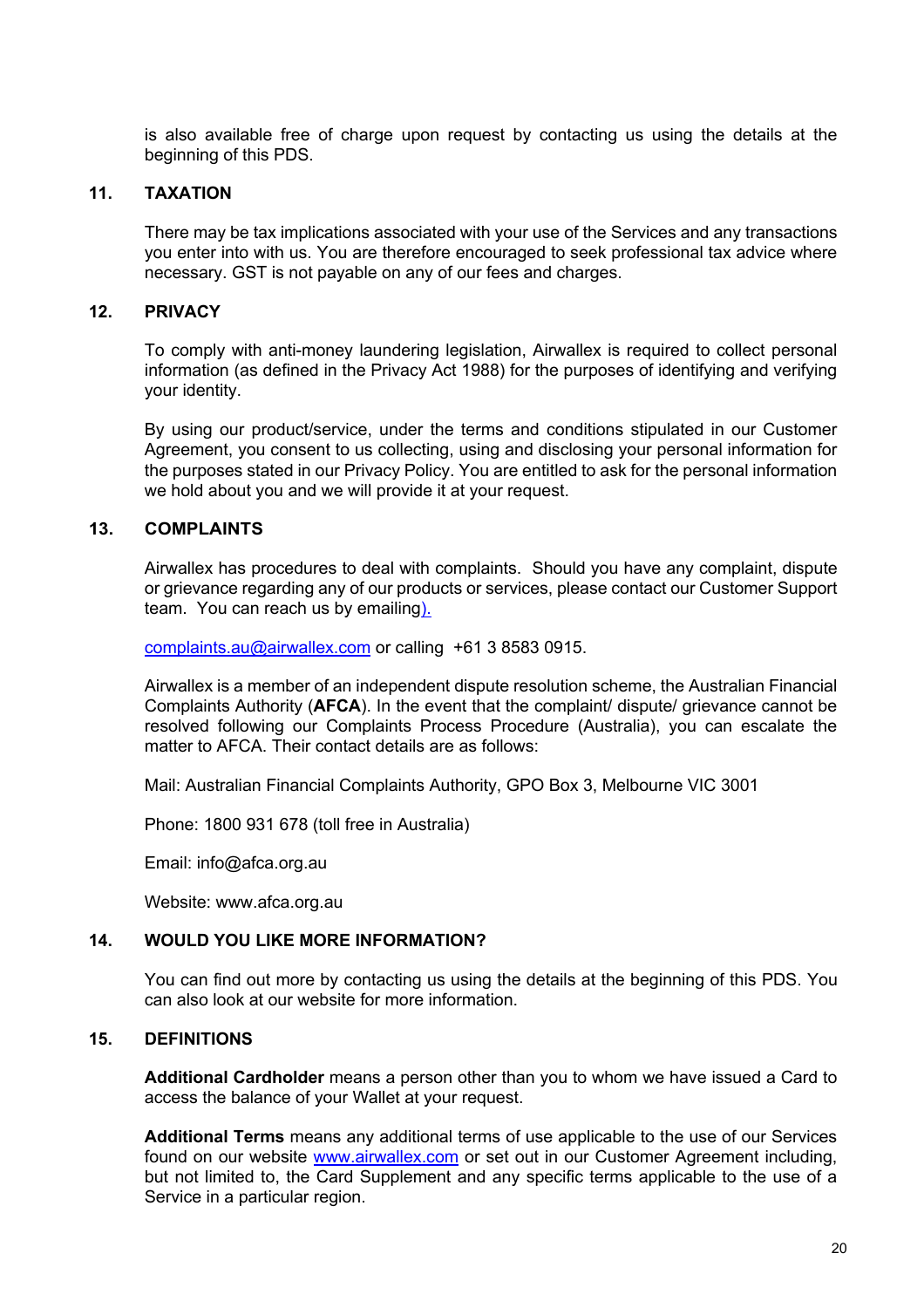**Airwallex API** means the technical interface setting out the protocols and specifications required to effect an integration of the Customer's technical systems with the Airwallex Platform for Authorised Users to use the Services.

**Airwallex Platform** or **Platform** means the proprietary technology and associated products (including but not limited to those found on the Webapp and through an Airwallex API) devised by Airwallex to provide customers with Services including access to the Wallet and Global Account.

**Airwallex Profile** means the electronic information profile that records your business details and that is used to log into and use the Airwallex Platform.

**ASIC** means the Australian Securities and Investment Commission.

**Authorised User** means a person that is authorised to provide us with instructions and requests in connection with the Services on your behalf.

**Base Rate** has the meaning given in section 10.1.

**Break Cost** has the meaning given in section 10.5.

**Card Supplement** means the 'Visa Card Terms and Conditions Supplement' available at www.airwallex.com.

**Card** means the 'Visa Commercial Card' or similarly named payment instrument issued by Airwallex to you or any of your Additional Cardholders which can be used as a means of making payment using the balance of your Wallet. The Card may be issued as a physical card or virtual card.

**Customer** means the person using the Services.

**Customer Agreement** means the Payment and FX Terms available on our website www.airwallex.com.

**Forward Contract** has the meaning given in section 4.2.

**FX Conversion** means an agreement in which one currency is sold or bought against another currency at an agreed exchange rate including a Forward Contract or Spot Contract.

**Global Account** means the collection account service provided by Airwallex that allows you to receive funds in the Supported Currency in a Supported Jurisdiction as set out in more detail in section 6.

**Holding Amount** has the meaning given in section 4.6.

**Lock FX** has the meaning given in section 4.5.

**Market FX** has the meaning given in section 4.5.

**Product Disclosure Statement** or **PDS** means this document.

**Services** has the meaning given in section 2.

**Spot Contract** has the meaning given in section 4.2.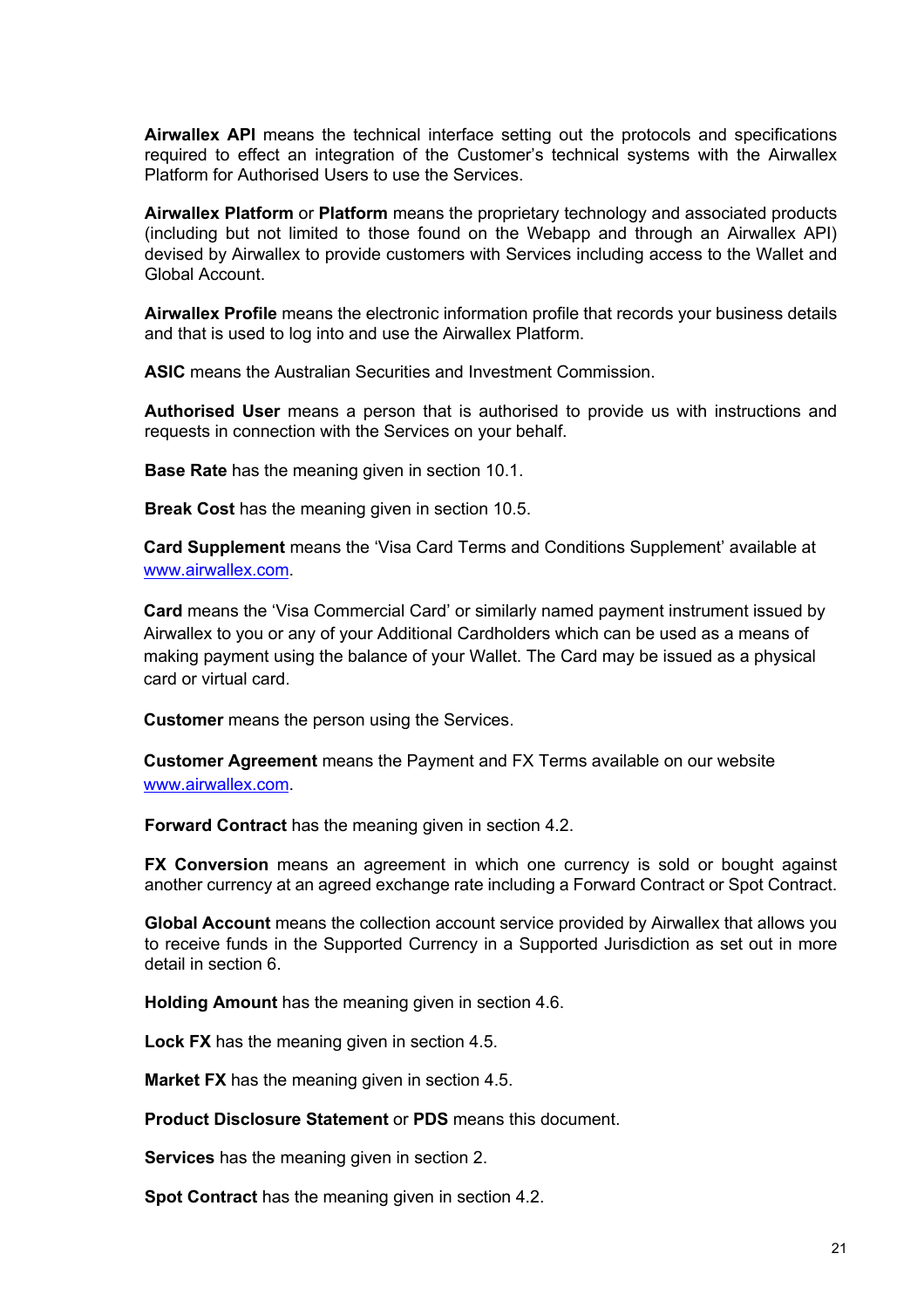**Supported Currency** means, in respect of each feature of a Service, each currency approved by Airwallex from time to time that can be collected, exchanged and/or paid out (as applicable) using that feature through the Airwallex Platform.

**Supported Jurisdiction** means in respect of the Global Account each jurisdiction approved by Airwallex from time to time where a Global Account is maintained for the purposes of collecting payments.

**Visa Currency** means a currency supported by Visa in which payments may be made using the Card that is not a Supported Currency that you are permitted to hold in your Wallet.

**Wallet** has the meaning given in section 3.1.

**Webapp** means the user interface that the Customer and its Authorised Users may use to access the Airwallex Platform and the Services.